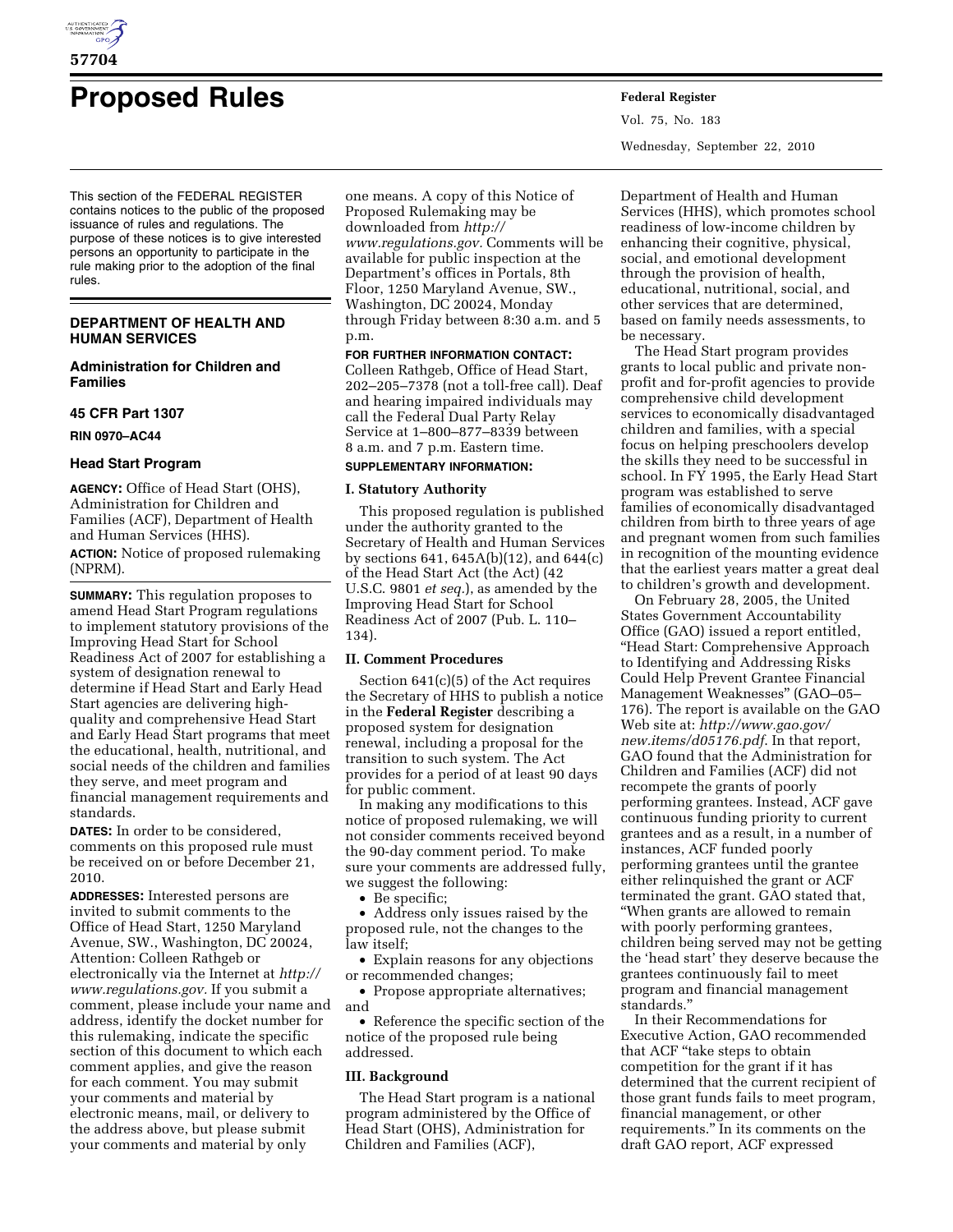uncertainty about the scope of its authority to implement the GAO recommendation to recompete Head Start grants. In response to the ACF concerns, GAO asked Congress to consider providing ACF with the authority to recompete grants when ACF determines that a current grantee is not meeting Head Start's program or financial management requirements.

On December 12, 2007, the Improving Head Start for School Readiness Act of 2007 (Pub. L. 110–134) amended the Head Start Act (the Act) to provide HHS with the authority to recompete grants. The Head Start Act, as amended, establishes that Head Start grantees will be awarded grants for a five-year period and only grantees delivering highquality services will be given another five-year grant non-competitively. Section 641 of the Act requires the Secretary of the HHS to develop and implement a system for designation renewal (*e.g.,* Designation Renewal System (DRS)) to determine if a Head Start agency is delivering a high-quality and comprehensive Head Start program that meets the educational, health, nutritional, and social needs of the children and families it serves.

This proposed rule responds to those requirements. We also propose to extend these requirements to Early Head Start programs pursuant to the authority of section 645A(b)(12) of the Act. Early Head Start programs provide familycentered services for low-income families—pregnant women, infants and toddlers. These are the youngest children and most vulnerable families we serve. We believe that Early Head Start programs must be held to the same high standards as all other Head Start programs in regard to designation and redesignation in order to ensure that they provide high-quality services to promote the development of the youngest children in the community and enable parents to move towards self sufficiency.

Section 641(c)(1) of the Act requires that the DRS be shaped to determine whether a grantee is providing highquality services and meets the program and financial management requirements and standards described in section 641A(a)(1) of the Act, based on:

(A) Annual budget and fiscal

management data;

(B) Program reviews conducted under section 641A(c);

(C) Annual audits required under section 647;

(D) Classroom quality as measured under section  $641A(c)(2)(F)$ ; and

(E) Program Information Reports.

In the Conference Report that accompanied the Improving Head Start for School Readiness Act of 2007, the Conference Committee stated, ''This system is meant to facilitate the designation of programs that are in good standing and are providing a highquality comprehensive early childhood program, for a period of 5 years. The Conferees believe that other programs not providing a high-quality comprehensive early childhood program should not receive a designation renewal without first entering into an open competition.'' H.R. Conf. Rep. No. 110–439 at 111 (2007), *as reprinted in*  2007 U.S.C.C.A.N. 442, 462.

The Conference Committee also noted that they did not intend the designation renewal system to result in competition for all Head Start grantees because such a process could undermine overall program performance. As stated in the Conference Report: ''Furthermore, the Conferees believe that the policy to limit open competition to under-performing Head Start agencies will improve overall program performance. The Conferees strongly believe the majority of Head Start programs are delivering highquality services and therefore do not intend for this new designation system to result in competition for designation for the majority of Head Start programs. Furthermore, competing high-quality programs could undermine overall program quality. The Conferees believe that in most instances, stability and continuity within Head Start promotes better quality and greater efficiency.'' Id.

Section 641(c) of the Act required the Secretary of HHS to convene an expert panel (e.g., ''the Committee'') to inform the development of a DRS and ''make recommendations to the Secretary on the development of a transparent, reliable, and valid system for designation renewal.'' The seven members of the Committee were appointed by the Secretary per the requirements in section 641(c)(3) of the Act. The Committee convened three two-day meetings in March, June, and October 2008 and issued a report in December 2008. The report, "A System of Designation Renewal of Head Start Grantees,'' is available at the following Web site: *[http://eclkc.ohs.acf.hhs.gov/](http://eclkc.ohs.acf.hhs.gov/hslc/Program%20Design%20and%20Management/Head%20Start%20Requirements/Renewal%20of%20Head%20Start%20Grantees) [hslc/Program%20Design%20and%](http://eclkc.ohs.acf.hhs.gov/hslc/Program%20Design%20and%20Management/Head%20Start%20Requirements/Renewal%20of%20Head%20Start%20Grantees) [20Management/Head%20Start%](http://eclkc.ohs.acf.hhs.gov/hslc/Program%20Design%20and%20Management/Head%20Start%20Requirements/Renewal%20of%20Head%20Start%20Grantees) [20Requirements/Renewal%20of%](http://eclkc.ohs.acf.hhs.gov/hslc/Program%20Design%20and%20Management/Head%20Start%20Requirements/Renewal%20of%20Head%20Start%20Grantees) [20Head%20Start%20Grantees.](http://eclkc.ohs.acf.hhs.gov/hslc/Program%20Design%20and%20Management/Head%20Start%20Requirements/Renewal%20of%20Head%20Start%20Grantees)* 

In its Report the Committee's first and overarching recommendation was for ACF to "develop a designation renewal system that is—

• Reliable and valid in terms of the criteria and indicators used, and is transparent to families, programs and the public;

• Simple and easily understood by all stakeholders; and

• Integrated into ongoing systems for program improvement in such a way as to add value.''

ACF strongly agrees with this recommendation and used reliability and validity, simplicity and understandability, and connections to program improvement systems as the guiding principles in designing the proposed system.

The Committee also recommended that the DRS be based on ''Automatic Indicators'' and eventually also include ''Key Quality Indicators.'' The term "Automatic Indicators" as defined in the report means events whose occurrence would require a grantee to compete for renewal automatically. The term ''Key Quality Indicators'' refers to poor performance in multiple areas that would require a grantee to compete for renewal. ACF agrees with the recommendations of the Committee, and we propose a set of conditions that would trigger competition.

In addition, ACF is proposing to ensure that a minimum of 25 percent of all grantees reviewed during each oneyear cycle will be required to recompete. If the conditions outlined in the rule do not identify a minimum of 25 percent of grantees, then other indicators of low performance will be used to identify other poor performers that will be required to recompete. ACF believes that the expectation embodied in this provision is critical to ensuring that the proposed rule realizes its potential to improve child outcomes.

We acknowledge the Committee's expectation that ''no more than approximately 15 to 20 percent of all grantees should be expected to compete for another five-year grant.'' However, the Administration is committed to funding only high-performing grantees and conducting effective and rigorous competitions. Recent research on Head Start programs has illustrated the need for improvement and for more rigorous standards across Head Start programs. We understand that neither the Committee nor the Congress intended for all grantees to recompete for grants as required by most Federal grant programs. However, given the importance of the provision of quality services for Head Start children and families, we believe that setting a minimum 25 percent standard for recompetition is appropriate to ensure the best services for Head Start children.

The Administration is deeply committed to the mission of Head Start—to helping our nation's most vulnerable children get a head start on success in school and in life—and as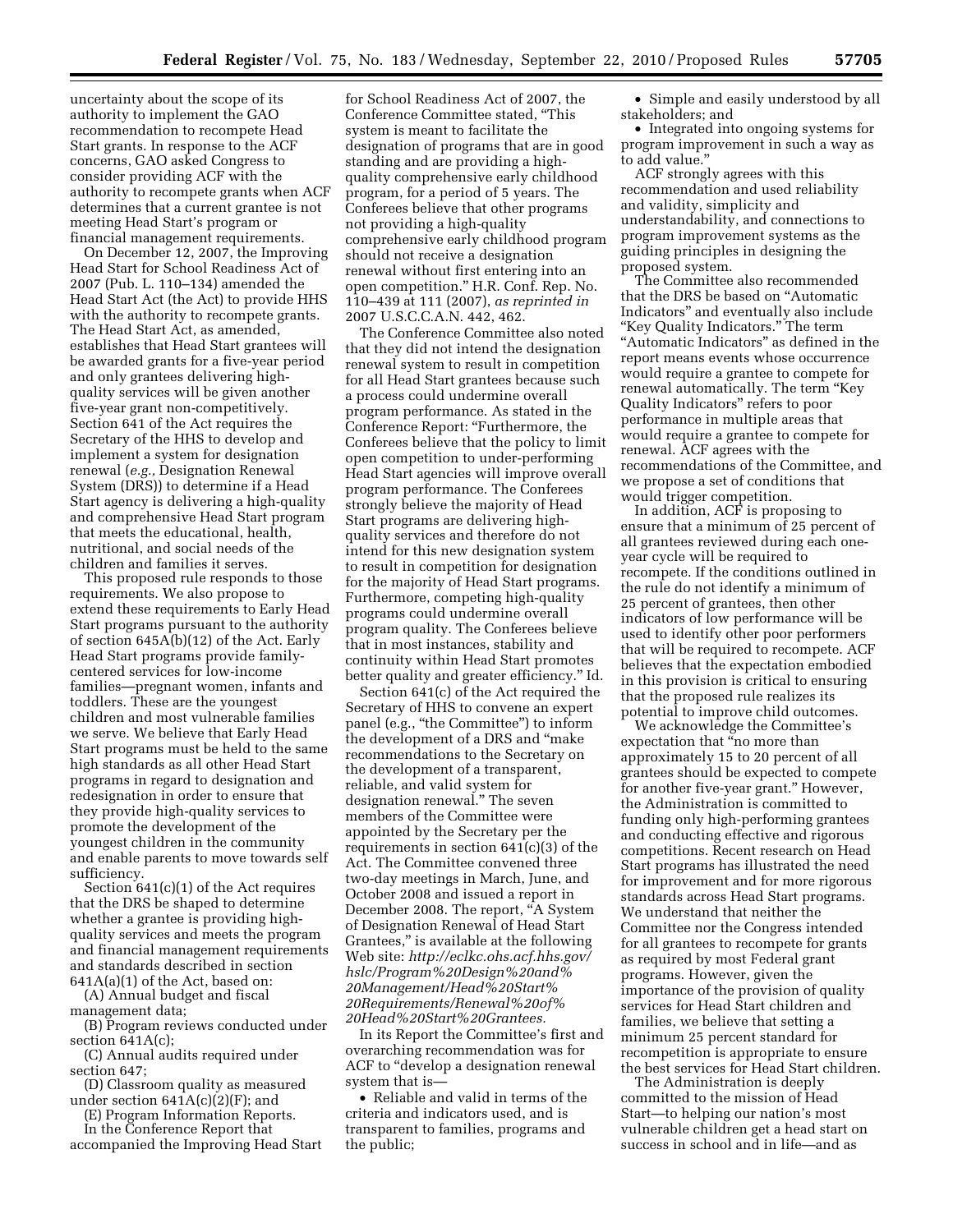such is deeply committed to improving quality across all Head Start programs. Participation in high-quality early childhood care and education programs can affect crucial child outcomes dramatically, but participation in lowquality programs has little or no impact. Recent research suggests that quality in Head Start programs varies considerably, and suggests that there is significant room for improvement in Head Start programs. For example, ''FACES Findings: New Research on Head Start Outcomes and Program Quality'' reports that while average Head Start classroom quality is good, there was substantial variation.

Competition for grants is an important tool for encouraging excellence, establishing accountability for poor performance, and opening up Head Start to new energetic organizations that may have great capacity to run high-quality programs. Unless specified in the regulations for grantees that have been terminated, current grantees will be eligible to compete again for their current grants, but other potential grantees will be able to do so as well. Finally, subjecting a fixed percentage of grants to recompetition reduces the risk of unintended consequences that could jeopardize a meaningful assessment of grantee performance.

ACF agrees with the Committee that Head Start and Early Head Start grantees should have a clear understanding of what criteria will be used as "triggers" in making the decision to recompete a grant and so proposes the concept of conditions/criteria that will result in recompetition of a grant. The proposed conditions/criteria draw substantively from both Automatic and Key Quality Indicators and allow for a more simple and understandable system. ACF also believes that the proposed data sources that are utilized to support the recompetition decisions would be reliable, valid, and transparent as recommended by the Committee.

The Committee made specific recommendations on determination criteria that would automatically require a grantee to compete for renewal, including: Suspension; bankruptcy or debarment; revocation by a State or local government of a license to operate a child care program; and a significantly higher number of deficiencies in OHS monitoring than the average grantee has. In the discussion of determination criteria, the Committee discussed program performance indicators in the area of Financial Management, including: An audit finding of going concern risk (going concern is proposed to be defined as an organization that operates without the threat of

liquidation for the foreseeable future, a period of at least 12 months); and a designation of fiscal high risk. The Committee discussed the use of Program Management determination criteria, including: Governance; internal controls; eligibility, recruitment, selection, enrollment, attendance (ERSEA); self-assessment and ongoing monitoring; human resources; and safety. The Committee discussed determination criteria in the area of Education, including: Curriculum; assessment; and structured learning environment. The Committee recommended incorporating a practical classroom observation tool and effective measures of child outcomes and of individualization when ACF is satisfied it has the appropriate tools and measures. The Committee recommended determination criteria in the area of Comprehensive Services, including: Immunization; screening and follow-up; meeting the requirement that at least 10 percent of actual enrollment include children with disabilities that have been determined eligible for special services under Individuals with Disabilities Education Act (IDEA) by the agency providing IDEA services in their community; and a developmental indicator on parent involvement.

As discussed in the following Section by Section Discussion of the Regulatory Provisions, we are proposing to adopt the majority of the Committee's recommendations in whole or with minor modifications. Concurrent with publishing this proposed rule, ACF will provide a report to Congress that provides a detailed description of the proposed new system, including a clear rationale for any differences between the proposed system and the recommendations of the Committee. Until the new system is developed and implemented by the Secretary of HHS, section 641(a)(2) of the Act states that the interim policy after the enactment of Public Law 110–134 is for ACF to award grants as it has done prior to the 2007 Head Start reauthorization.

# **Section by Section Discussion of Regulatory Provisions**

To address Head Start designation renewal, we propose to amend 45 CFR Chapter XIII by adding a new Part 1307, Policies and Procedures for Designation Renewal of Head Start and Early Head Start Grantees.

#### *Section 1307.1—Purpose and Scope*

We propose to add section 1307.1 to set forth the purpose and scope of Part 1307. The purpose of this Part is to set forth policies and procedures for the designation renewal of Head Start and

Early Head Start programs. It is intended that these programs be administered effectively and responsibly; that applicants to administer programs receive fair and equitable consideration; and that the legal rights of current Head Start and Early Head Start grantees be fully protected. The designation renewal system is established in this Part to determine if Head Start and Early Head Start agencies meet the educational, health, nutritional, and social needs of the children and families they serve and qualify to be designated for funding for five years without competing for such funding as required under section 641(c) of the Head Start Act with respect to Head Start agencies and pursuant to section 645A(b)(12) with respect to Early Head Start agencies. A competition to select a new Head Start or Early Head Start grantee to replace a Head Start or Early Head Start agency that has been terminated voluntarily or involuntarily is not part of the designation renewal system established in this Part, and is subject instead to the requirements of Part 1302, Policies and Procedures for Selection, Initial Funding and Refunding of Head Start Grantees, and for Selection of Replacement Grantees.

#### *Section 1307.2—Definitions*

Section 1307.2 proposes the following definitions as applicable to this part: ACF, Act, Agency, designated ACF official, Early Head Start Agency, going concern, Head Start Agency, material weakness, and transition period.

*ACF* is proposed to be defined as the Administration for Children and Families in the Department of Health and Human Services.

*Act* is proposed to be defined as the Head Start Act, 45 U.S.C. 9831 *et seq.* 

*Agency* is proposed to be defined as a public or private non-profit or forprofit entity designated by ACF to operate a Head Start or Early Head Start program.

*Designated ACF official* is proposed to be defined as the Official authorized under Department of Health and Human Services delegations authority to perform actions required or authorized by statute, regulation, delegation, or order of a superior official.

*Early Head Start Agency* is proposed to be defined as a public or private nonprofit or for-profit entity designated by ACF to operate an Early Head Start program to serve pregnant women and children from birth to age three, pursuant to 645A(e) of the Head Start Act.

*Going concern* is proposed to be defined as an organization that operates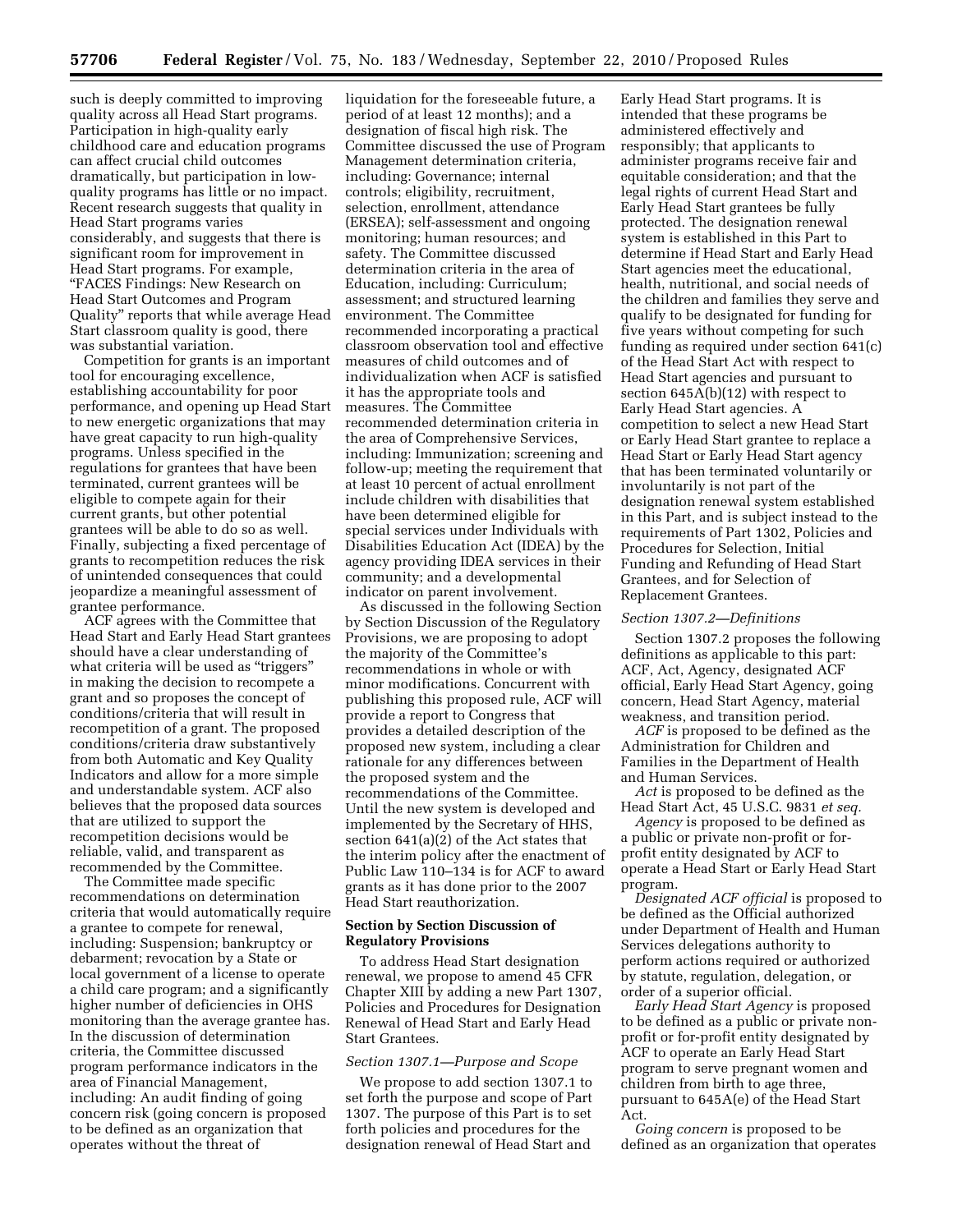without the threat of liquidation for the foreseeable future, a period of at least 12 months. One Head Start agency, for example, had a "going concern" audit finding because it suffered recurring losses from operations resulting in a net deficit in working capital, which raised substantial doubt about its ability to continue as a viable operation.

*Head Start Agency* is proposed to be defined as a local public or private nonprofit or for-profit entity designated by ACF to operate a Head Start program to serve children age three to compulsory school age, pursuant to section 641(b) and (d) of the Head Start Act.

*Material weakness* means a weakness, or a combination of weaknesses, in internal control over financial reporting such that there is a reasonable possibility that a material misstatement of the grantee's annual or interim financial statements will not be prevented or detected on a timely basis. One Head Start agency, for example, had an audit finding resulting from its failure to pay the payroll taxes for personnel as required by the Internal Revenue Code. This resulted in the agency being subject to Internal Revenue Service penalties.

ACF believes that an agency that is determined to have one or more material weaknesses or to be unable to ensure that it can continue as a going concern should result in the grantee being required to recompete for renewal. If a grantee is not a going concern, it will not be able to provide the Head Start services it is funded to provide because it will have ceased operations and be in the process of being liquidated. The definition of ''material weakness'' ACF is proposing to use is based on the definition of the term in the Securities and Exchange Commission regulation at 17 CFR 210.1–02(a)(4).

ACF is proposing to adopt the definitions for *going concern* and *material weakness* because they reflect the way the two terms are used in audits of Head Start grantees as required by section 647 of the Head Start Act. We invite comments on these definitions and request that along with any issues raised, commenters suggest specific alternative definitions.

The final definition proposed is *transition period,* which ACF proposes to mean the three-year time period after the effective date of the final rule on the Designation Renewal System during which ACF will convert all of the current continuous Head Start and Early Head Start grants into five-year grants after reviewing each grantee to determine if it meets any of the conditions or criteria under section

1307.3 that would require recompetition or if the grantee will receive its first five-year grant non-competitively.

# *Section 1307.3—Basis for Determining Whether a Head Start Agency Will Be Subject to an Open Competition*

In section 1307.3, ACF proposes to establish a designation renewal system in which a minimum of 25 percent of all Head Start grantees (including both Head Start and Early Head Start grantees) reviewed in the same year will be required to recompete based on seven specified performance conditions. As described further below, the rule sets forth how other lower performing grantees will be selected for recompetition if the seven conditions specified in the rule—such as having a deficiency or license revocation—do not result in at least 25 percent of grantees being identified for recompetition.

Under paragraph (a), a minimum of 25 percent of all Head Start grantees (including both Head Start and Early Head Start grantees) reviewed in the same year will be required to compete for their next five years of funding.

Under paragraph (b), ACF proposes seven conditions in three critical areas of Head Start program administration that would trigger recompetition: quality, licensing and operation, and fiscal and internal controls. Paragraphs (b)(1), (2), and (3) address the quality of Head Start programs by proposing that an agency is required to recompete if it has one or more deficiencies that were determined during a single review of the Head Start agency; fails to establish and use goals for improving schoolreadiness of children in their program; or has low performance on one or more domains of the Classroom Assessment Scoring System Pre-K (CLASS: Pre-K) in the two most recent CLASS: Pre-K observations. Paragraphs (b)(4) and (b)(5) address the area of licensing and operation by proposing that an agency is required to recompete if it experiences a revocation of its license to operate by a State or local licensing agency; or a suspension of its Head Start grant by ACF. Paragraphs (b)(6) and (b)(7) address the area of fiscal and internal controls by proposing that an agency is required to recompete if it is debarred by any Federal or State agency from receiving Federal or State funds or is disqualified from The Child and Adult Care Food Program (CACFP); or is determined to have one or more material weaknesses or determined to be unable to ensure that it can continue as a going concern.

The conditions provided under paragraph (b) may result in the designation of at least 25 percent of grantees for recompetition as required under proposed paragraph (a). However, given the uncertainty regarding the impact of this new system and the critical need to ensure high-quality services for Head Start children, if a minimum of 25 percent of all grantees reviewed in the same year are not required to compete for their next five years of funding based on the conditions described in proposed paragraphs (b)(1)–(7), then objective criteria established by the Secretary would identify additional low performing grantees that will be required to recompete such that the total number of grantees required to recompete meets the 25 percent requirement. We are requesting public comments on several possible criteria to use to strengthen the test for redesignation of poorly performing Head Start grantees. We are considering two primary structures for defining the additional criteria to be met by grantees if needed to satisfy the 25 percent standard and seek public comments on the most effective approach to ensure high-quality performance by all grantees. We also are considering use of a combination of the two approaches outlined below.

The first approach would be based on a system that would assign values to non-compliance findings from reviews under section  $641A(c)(A)$ , (C), and (D) of the Act, with higher values assigned to more problematic non-compliance findings. This would result in a system in which a higher score indicated that the grantee had demonstrated a pattern of weaker performance. Each grantee then would be ranked among all the other grantees reviewed in that year. Grantees that received the highest scores would be identified for recompetition as a result of their pattern of poor performance compared to all other grantees reviewed during the same time period. We are seeking public comments about the general merits of such a system, and specifically on the relative weighting of findings, whether some non-compliances should be weighted more heavily than others, and whether the size of the grantee should be a factor taken into consideration in the ranking system.

The second approach we are considering would introduce the use of evidence-based rating instruments into the Head Start monitoring review system. Such rating instruments include: the Early Childhood Environment Rating Scale, the Infant Toddler Environment Rating Scale, and the Family Child Care Environment Rating Scale. Low scores determined using any of these instruments would result in recompetition. Use of these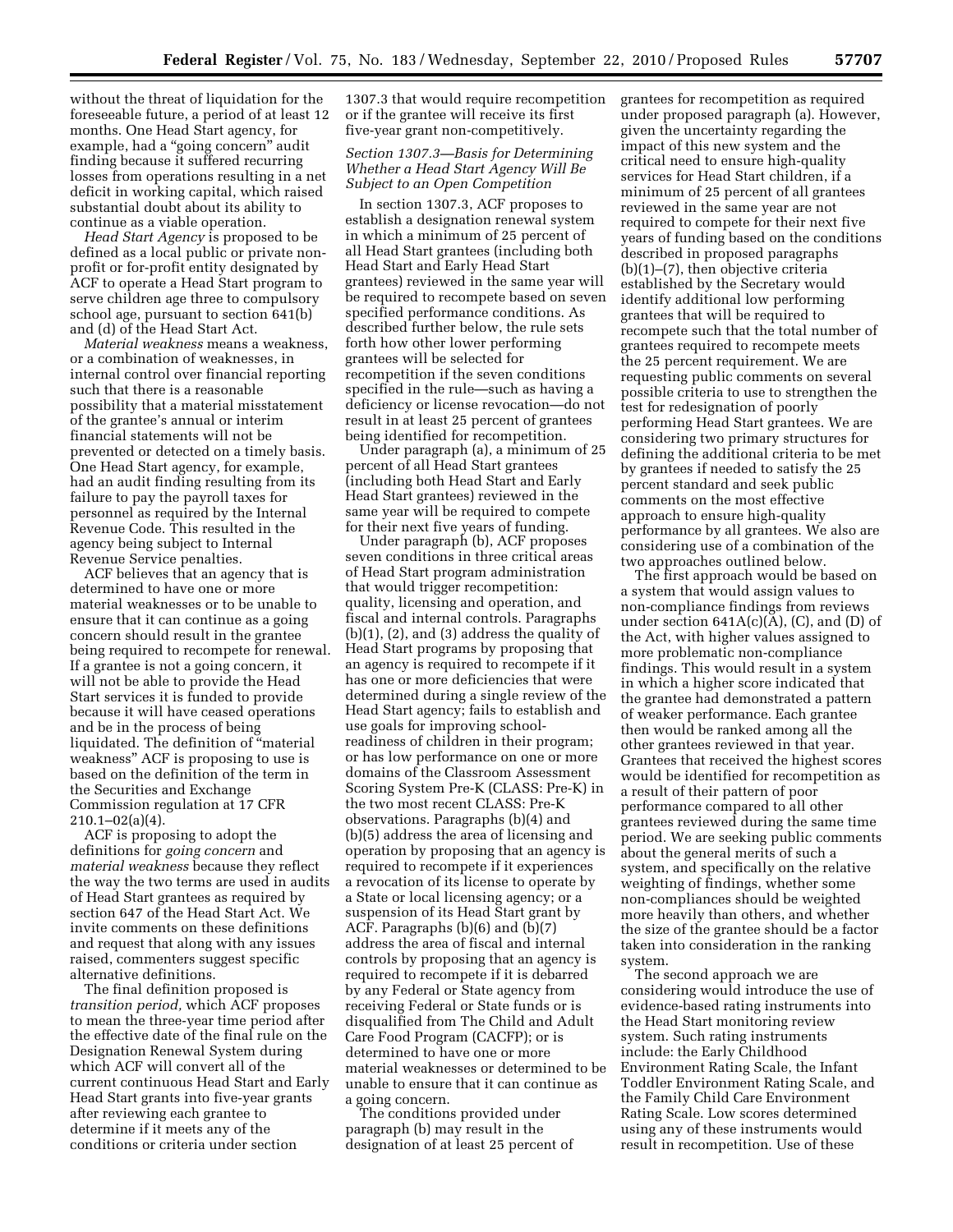instruments could provide an increased ability to distinguish the level of quality of services being provided in Head Start and Early Head Start classrooms and family child care homes with evidencebased measures. We are seeking public comments about this structure in general, as well as the three particular rating instruments mentioned above and any alternative tools that interested parties wish to identify in their comments. We also invite public comment on the appropriate scoring level for each instrument that would indicate poorer than acceptable performance as well as the most efficient mechanism for incorporating these rating instruments into the Head Start review process.

The proposed regulation describes the system whereby a Head Start or Early Head Start agency shall be required to compete for its next five years of funding whenever ACF determines that one of the specified conditions/criteria under section 1307.3 are met during the relevant time periods described in section 1307.7. Of note, ACF proposes two exceptions related to the time periods under which data will be considered for the conditions described in section 1307.3(b)(2) and (3), as described below and in section 1307.7.

ACF is considering publication of the various data underlying decisions to recompete. Making such information public would provide a valuable service to parents and other community members concerned about the quality of Head Start and Early Head Start, and also would provide a valuable incentive for improvement among Head Start and Early Head Start grantees.

It should be noted that this proposed competition process differs from the current competition process that is used to select a new Head Start or Early Head Start grantee to replace a Head Start or Early Head Start agency that has been terminated voluntarily or involuntarily. The replacement grantee process is not part of the DRS established in this Part, and is subject instead to the requirements of Part 1302, Policies and Procedures for Selection, Initial Funding and Refunding of Head Start Grantees, and for Selection of Replacement Grantees.

ACF will begin implementing the DRS within 12 months of the publication of the final rule. Consistent with section 641(c)(9) of the Act, ACF will convert all of the current continuous grants into five-year grants within a three-year transition period after the final rule is published. Per section 641(c)(9)(C) of the Act, ACF is required to establish and implement a schedule for reviewing each Head Start agency. We propose

that the designation review will be scheduled to occur during the year following the year that the grantee has its triennial review. In order to initiate the designation review process, each Head Start or Early Head Start agency wishing to be renewed for five years without competition shall request that status from ACF immediately after its review under section  $641A(c)(1)(A)$ ; the request process is explained further in section 1307.7(a). Under this plan, onethird of grantees will be reviewed in each of the first three years after the final rule is published in order for ACF to determine if they meet any of the conditions/criteria under section 1307.3 that would require recompetition or if they will receive the first five-year grant non-competitively. (Section 1307.7 addresses timing and notice of designation decisions.)

After the three-year transition period is finished, all existing Head Start and Early Head Start grantees will be subject to a five-year grant period, as described further in section 1307.7. Grantees for which none of the conditions/criteria in proposed section 1307.3 are met will not be required to recompete and will be awarded another five-year grant; grantees for which one or more of the conditions/criteria in proposed section 1307.3 are met will be required to recompete.

During the DRS review, ACF proposes to examine relevant records about the grantee's performance since June 12, 2009 consistent with section  $641(c)(9)(B)$  of the Act, which specifies that Head Start agencies are not subject to the DRS requirements prior to 18 months after the enactment of the 2007 reauthorization of the Head Start Act. Therefore, no data prior to June 12, 2009 will be considered for the conditions listed in section 1307.3(b)(1), (b)(2), or (b)(4)–(b)(7) or the criteria in paragraph (c); for the condition listed in section 1307.3(b)(3), ACF proposes that no data will be considered until after the effective date of this Part and then only in reviews under section 1307.7(c) beginning in the third year of the threeyear transition period.

The first three conditions ACF proposes to use to determine designation renewal related to program quality are described in section  $1307.3(b)(1)–(3)$ . We are proposing several conditions that reflect the Committee's recommendations that established conditions should be simple and easily understandable and based on data that is reliable, valid and transparent: (b)(1) one or more deficiencies that were determined during a single review conducted by ACF under section  $641A(c)(1)(A)$ , (C), or

(D) of the Act; (b)(2) lack of establishment and use of goals for improving school-readiness of children in their program as required by section 641A(g)(2) of the Act; and  $(b)(3)$  low performance on the relevant number of domains depending on the time period in which the DRS review occurs of the Classroom Assessment Scoring System Pre-K (CLASS: Pre-K) in the two most recent CLASS: Pre-K observations.

Paragraph (b)(1) as proposed cites deficiency findings through any review conducted under section 641A(c)(1)(A), (C), or (D) of the Act—full triennial reviews, follow-up reviews, or other reviews, including unannounced site inspections of Head Start centers, as appropriate. "Deficiency" is defined in section 637(2) of the Act as: (1) A systemic or substantial material failure of an agency in an area of performance that the Secretary determines involves a threat to the health, safety, or civil rights of children or staff; a denial to parents of the exercise of their full roles and responsibilities related to program operations; a failure to comply with standards related to early childhood development and health services, family and community partnerships, or program design and management; the misuse of funds received under the Act; loss of legal status (as determined by the Secretary) or financial viability, loss of permits, debarment from receiving Federal grants or contracts, or the improper use of Federal funds; or failure to meet any other Federal or State requirement that the agency has shown an unwillingness or inability to correct, after notice from the Secretary, within the period specified; (2) systemic or material failure of the governing body of an agency to fully exercise its legal and fiduciary responsibilities; or (3) an unresolved area of non-compliance.

A grantee that has been determined by ACF to have one or more deficiencies in a single review has demonstrated poor performance that should require the grantee to recompete for renewal. ACF believes that Head Start programs determined to have a failure of this kind are considered appropriately to be failing to provide children with a highquality and comprehensive Head Start program. Failure to correct a deficiency within the allotted time, which ACF generally establishes as 30 to 45 days for health and safety and financial integrity issues, and 90 to 180 days for most other deficiencies, is grounds to terminate an agency from the Head Start or Early Head Start program under section 641A(e)(1)(C) of the Act. We note that the reviews conducted under section 641A of the Act can result in deficiencies in each of the areas of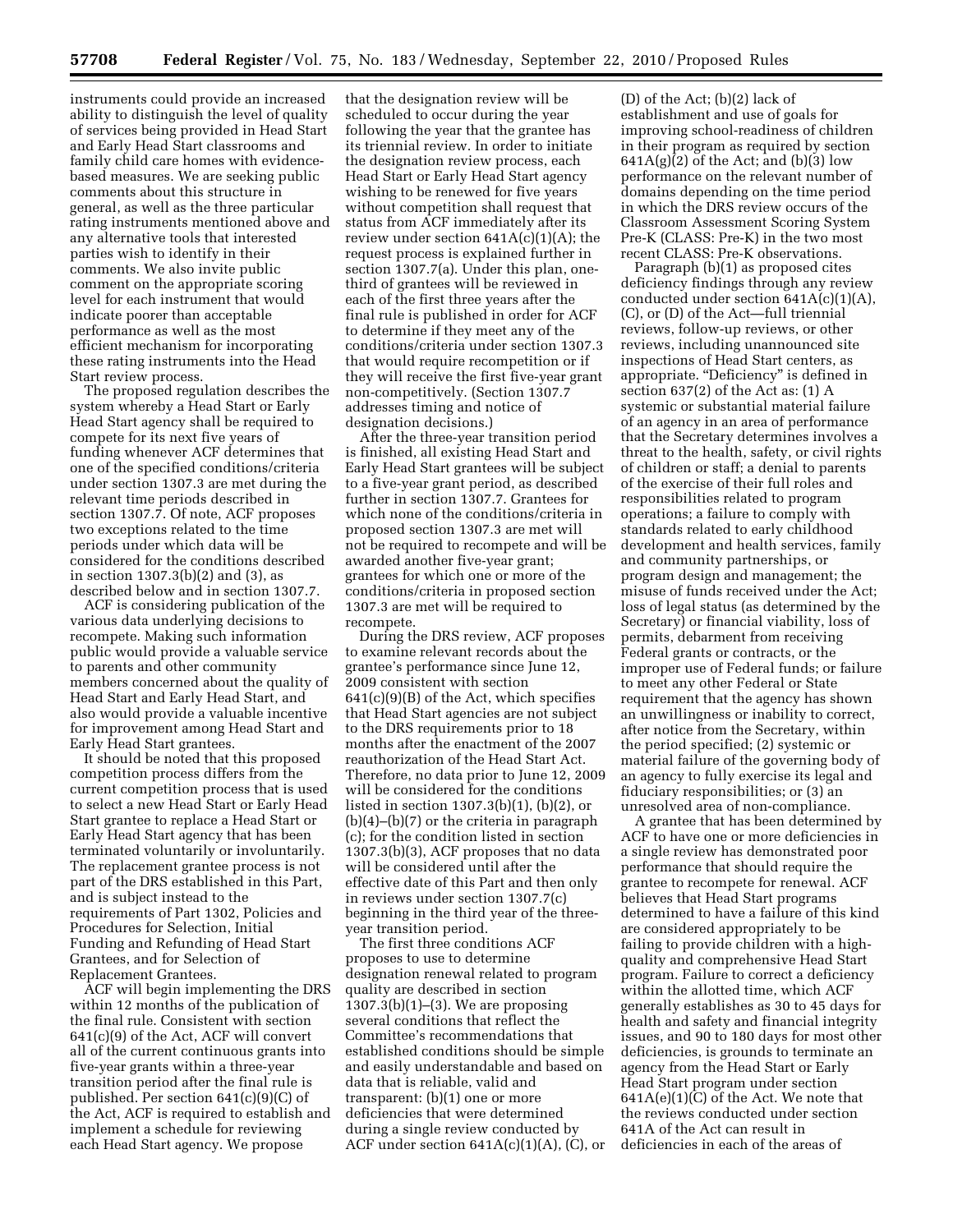education, health, family engagement and management and fiscal systems. Violations of program requirements demonstrating a systemic or substantial lack of program integrity, such as the absence of effective internal financial controls or a failure to properly apply eligibility criteria, will result in deficiency findings. The deficiencies may include findings in the specific ''Key Quality Indicators'' noted in the Committee's recommendations. Therefore, ACF believes that the proposed deficiency condition indirectly addresses the specific program performance indicators recommended by the Committee.

Proposed paragraph (b)(2) is consistent with the Committee's recommendation regarding the importance of Head Start agencies assessing their own performance in relation to achieving agency-determined school-readiness goals. An agency would be required to recompete if it has been determined by the designated ACF official through a review conducted under section  $641A(c)(1)(A)$ , (C), or (D) of the Act during the period covered by the ACF review under section 1307.7 not to have assessed its own performance regarding school-readiness goals. Of note, we propose that the criteria that will be considered when determining if an agency has assessed successfully its own performance regarding school-readiness goals will differ for the time period prior to the effective date of this Part compared to the time period after the effective date of this Part, as described further in § 1307.7. Specifically, beginning on June 12, 2009, ACF proposes that the criteria to be considered in the recompetition review is whether agencies have established and taken steps to achieve their goals for improving the school readiness of children participating in their program in accordance with the requirements of section 641A(g)(2) of the Act. Beginning with the effective date of this Part, ACF proposes that the criteria to be considered in the recompetition review also will include whether agencies have: analyzed individual child-level assessment data in order to determine each child's status and progress with regard to each of the domains of the Head Start Child Outcomes Framework for Head Start programs and the Child Competencies listed in the Early Head Start Program Performance Measures Framework for Early Head Start programs and to plan how to individualize experiences and instructional approaches to best support each child's progress; and analyzed aggregated child assessment data at least

three times per year, except for programs operating less than 90 days, which will be required to do so at least two times within their program period, and program data to support continuous program improvement and to inform professional development, staffing, and other program decisions. We are proposing this two-phase process in order to provide grantees with sufficient time to develop the necessary polices and procedures and train staff on implementation of analysis of childlevel data and subsequent action steps to best support each child's progress.

The Head Start Child Outcomes Framework is not developed for, and will not be utilized in, Early Head Start programs. Instead, the Child Competencies listed in the Early Head Start Program Performance Measures Framework will be used as the categories for determining the status of infants and toddlers enrolled in Early Head Start programs.

The third condition proposed under paragraph (b)(3) is the Head Start agency score from the Classroom Assessment Scoring System: Pre-K (CLASS: Pre-K), a system that rates classroom interactions on a seven-point scale with scores of one to two being in the low range; three to five in the mid-range; and six to seven in the high range of quality. Section 641A(c)(2)(F) of the Act requires the Secretary to include as part of the Head Start monitoring review process ''a valid and reliable researchbased observational instrument, implemented by qualified individuals with demonstrated reliability, that assesses classroom quality, including assessing multiple dimensions of teacher-child interactions that are linked to positive child development and later achievement.'' Section  $641(c)(1)(D)$  requires that such an instrument be used as part of reviews and for determining whether the grantee meets the program and financial management requirements and standards described in section 641A(a)(1) of the Act. CLASS: Pre-K is ''a valid and reliable research-based observational instrument'' that meets the statutory requirements. As discussed in the ''CLASS Implementation Guide: Measuring and Improving Classroom Interactions in Early Childhood Settings'', CLASS has been validated by over ten years of research in educational settings. The authors cite overarching conclusions based on this extensive research noting that ''effective teacherchild interactions are a crucial ingredient for children's social and academic development''.

It should be noted that the regulations propose an alternative time period to be

considered for this condition compared to the other six conditions described in this paragraph. In addition, the regulations propose an alternative standard of performance that would apply only for the cohort of grantees that receive its DRS review during the third year of the three-year transition period.

Specifically, ACF proposes that a Head Start agency will be required to compete for designation renewal if: (1) It scores one, on one or more domains on CLASS: Pre-K, on the two most recent CLASS: Pre-K observations, when the observations are conducted after the effective date of Part 1307, and the findings are identified in a DRS review under Part 1307 conducted after the beginning of the third year of the transition period; and (2) it scores below three, on one or more domains on CLASS: Pre-K, on the two most recent CLASS: Pre-K observations, when the observations are conducted after the effective date of Part 1307, and the findings are identified in a DRS review under Part 1307 conducted after the close of the transition period. Thus, ACF proposes that the results from CLASS: Pre-K observations will not be considered starting on June 12, 2009 as will be the case for the other six conditions described in this paragraph and instead will be considered starting after the effective date of this Part and either at the beginning of the third year of the transition period or after the close of the transition period (depending on when the DRS review is conducted for each grantee). ACF believes that a grantee that has such low scores as described above on the two most recent CLASS: Pre-K observations is not providing children the level of highquality instruction necessary to adequately prepare for school, and should be required to recompete for renewal. ACF is seeking comment on this standard.

The Administration believes that it is a major step forward to bring the quality of teacher-child interactions to bear on redesignation. The use of CLASS: Pre-K in particular is warranted by the strong research base validating its correlation with student outcomes. Use of CLASS: Pre-K in redesignation should begin as promptly as possible, recognizing also that CLASS: Pre-K has not been used in this way before. ACF will implement the use of CLASS: Pre-K results during the third year of the three-year transition period rather than waiting until the close of the transition period. For this third year of the transition period, we are proposing an alternative standard of performance related to CLASS: Pre-K data that would trigger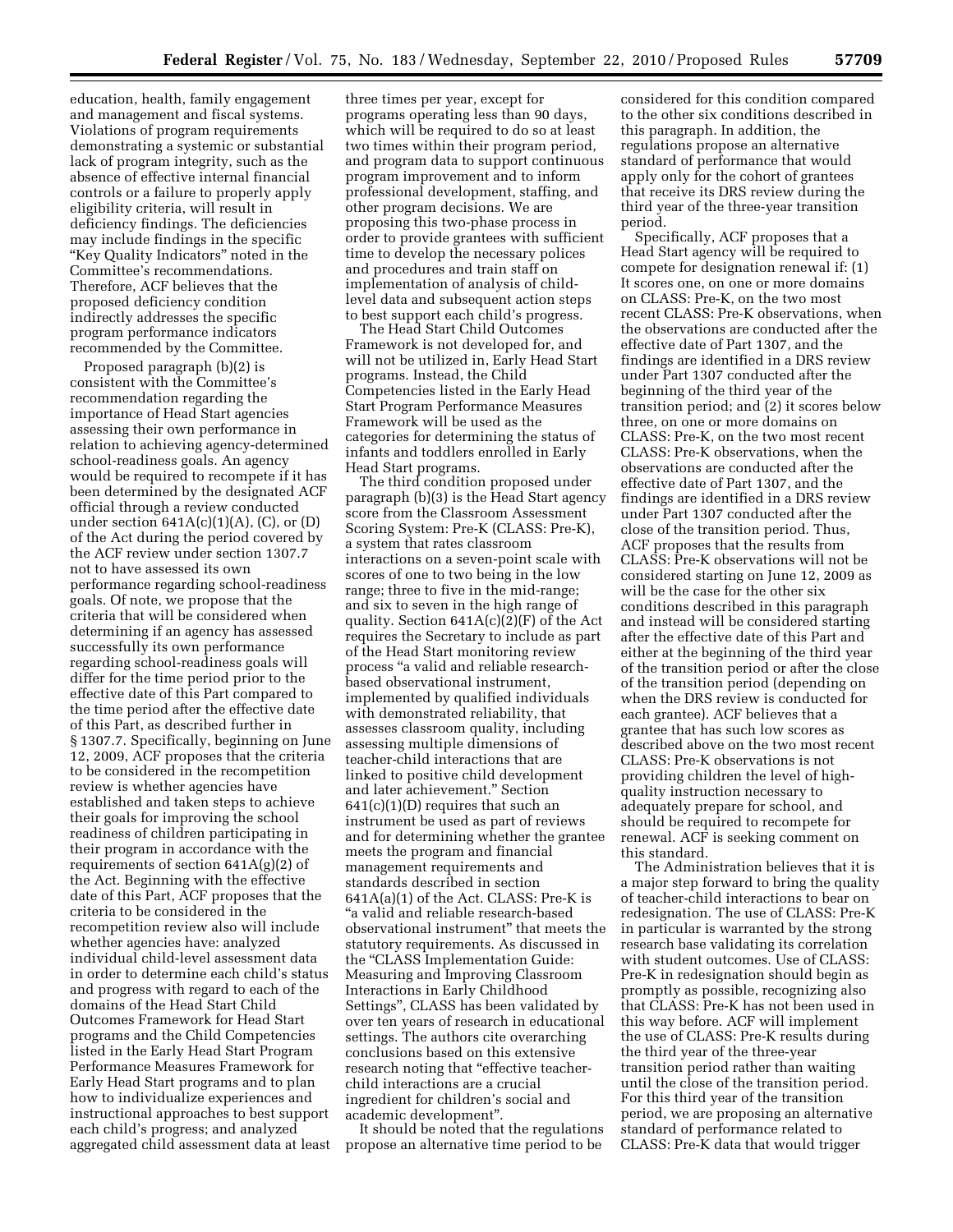recompetition. For only the cohort of agencies reviewed under section 1307.7 during the third year of the three-year transition period, agencies that received a score of one, on one or more domains of CLASS: Pre-K, on the two most recent CLASS: Pre-K observations would be required to compete for designation renewal.

ACF is considering incorporating into the final rule that the condition based on CLASS: Pre-K observations will become effective in the second year of the transition period. In this case, we would use the same criteria stated above for the cohort of grantees reviewed in the third year of the transition period, i.e., if a grantee scores one, on one or more domains on CLASS: Pre-K, on the two most recent CLASS: Pre-K observations. We are interested in receiving public comments on both the implementation timeframe and the use of this alternative standard of performance.

For both time periods, ACF is proposing the following methodology for determining the domain scores for Head Start grantees. The CLASS: Pre-K observations will be incorporated into the reviews under section  $641A(c)(1)(A)$ , (C), or (D) of the Act. Except when all children are served by a grantee in a single classroom, ACF will conduct multiple class observations and rate the conduct of the classes observed using the CLASS: Pre-K instrument. When the grantee serves the children in its program in a single class, that class will be observed and rated using the CLASS: Pre-K instrument. The domain scores for that single class will be the domain scores for the grantee for that CLASS: Pre-K observation. For grantees that serve children in multiple classrooms, ACF will conduct CLASS: Pre-K observations on a subset of the classrooms. After the observation is completed, ACF will report to the grantee the scores of the classes observed during the CLASS: Pre-K observation in each of the domains covered by the CLASS: Pre-K instrument. ACF will average the scores in each of the domains for all classrooms assessed during an observation to determine the grantee's average score in each domain. ACF has provided and will continue to provide technical assistance to grantees on the CLASS: Pre-K instrument.

We also are considering a number of alternatives related to (b)(3) and the method of calculating the recompetition trigger using the CLASS: Pre-K scores. One option we are considering is to apply different absolute thresholds for each of the three domains based on the national mean scores for those domains.

For example, an absolute threshold for the domains of Emotional Support and Classroom Organization could be higher than the threshold for Instructional Support. This approach would reflect research that shows ''the domains of Emotional Support and Classroom Organization typically are at the moderate to high level of quality in early childhood classrooms and Instructional Support, however, is typically at a low level of quality'' (CLASS Implementation Guide, Hamre et al, December 2009). Research also is exploring whether there are thresholds of quality that must be achieved in each domain in order to influence children's development. For example, research has shown correlations between children's social emotional outcomes in classrooms scoring in the mid to high range of emotional support and for academic outcomes in the lower end of the mid range on Instructional Support (Threshold analysis of association between child care quality and child outcomes for low-income children in pre-kindergarten programs, Burchinal et al, June 2008).

Another alternative we are considering is to base the determination on the grantee's score on each domain relative to the scores of the other grantees reviewed in the same year and then measure a grantee's performance against that threshold. We are interested in receiving public comments on these alternative approaches and whether they provide a more meaningful assessment of grantee performance and/or avoid possible unintended consequences.

The CLASS: Pre-K was developed as part of classroom observation research supported by the National Center for Early Development and Learning and the National Institute for Child Health and Human Development (NICHD) Study of Early Care and Youth Development. It was designed to allow a trained outside observer to provide a reliable assessment of the quality of preschool classrooms. The CLASS: Pre-K also has been used extensively for professional development to improve the quality of classrooms.

The CLASS: Pre-K is based on research and theory suggesting that interactions between children and adults are the primary mechanism for children's development and learning.

The CLASS: Pre-K looks at three dimensions of quality in preschool classrooms: Emotional Support, Classroom Organization, and Instructional Support. In high-quality programs, effective teacher-child interactions measured in the Emotional Support dimension create positive

relationships among teachers and children. In Classroom Organization, high-quality interactions lead to wellmanaged classrooms that provide children with frequent, engaging learning activities and classrooms. High-quality effective interactions as measured in the Instructional Support domain develop children's critical thinking skills, provide ongoing feedback, and facilitate vocabulary development.

The CLASS: Pre-K has been used in a number of large scale studies of early childhood programs, including those mentioned, but also in the Head Start Family and Children Experience Study (FACES) which provides a nationally representative picture of Head Start programs. In general across these studies, average CLASS: Pre-K scores are in the high end of the mid range of quality in Emotional Support and Classroom Organization and lower in the Instructional Support dimension. The Office of Head Start has been pursuing the use of CLASS: Pre-K both as an observational tool and a professional development tool.

The Committee recommended that when ACF was satisfied that it had a valid, reliable, and practical classroom observation tool, we should incorporate it into the designation renewal system. ACF now is satisfied, based on extensive research and testing, that CLASS: Pre-K has proven to be a valid, reliable, and practical classroom observation tool. ACF believes that a low score on CLASS is a reliable and valid indicator of poor performance in preparing Head Start children for school, the primary statutory purpose of Head Start.

The CLASS: Pre-K is not developed for, and will not be utilized in, either Early Head Start programs or Homebased programs. When ACF is satisfied with a valid and reliable measure of quality interactions for Early Head Start programs and Home-based programs, a measure will be added as a recompetition condition through a subsequent rulemaking process.

The next two conditions are described in paragraphs (b)(4) and (b)(5), which address the area of licensing and operation by proposing that an agency is required to recompete if it experiences a revocation of its license to operate by a State or local licensing agency; or a suspension of its Head Start grant by  $ACF$ 

Section 1307.3(b)(4) considers whether an agency has had its license to operate a center or program revoked by a State or local licensing agency, and the revocation of the license has not been overturned or withdrawn. This is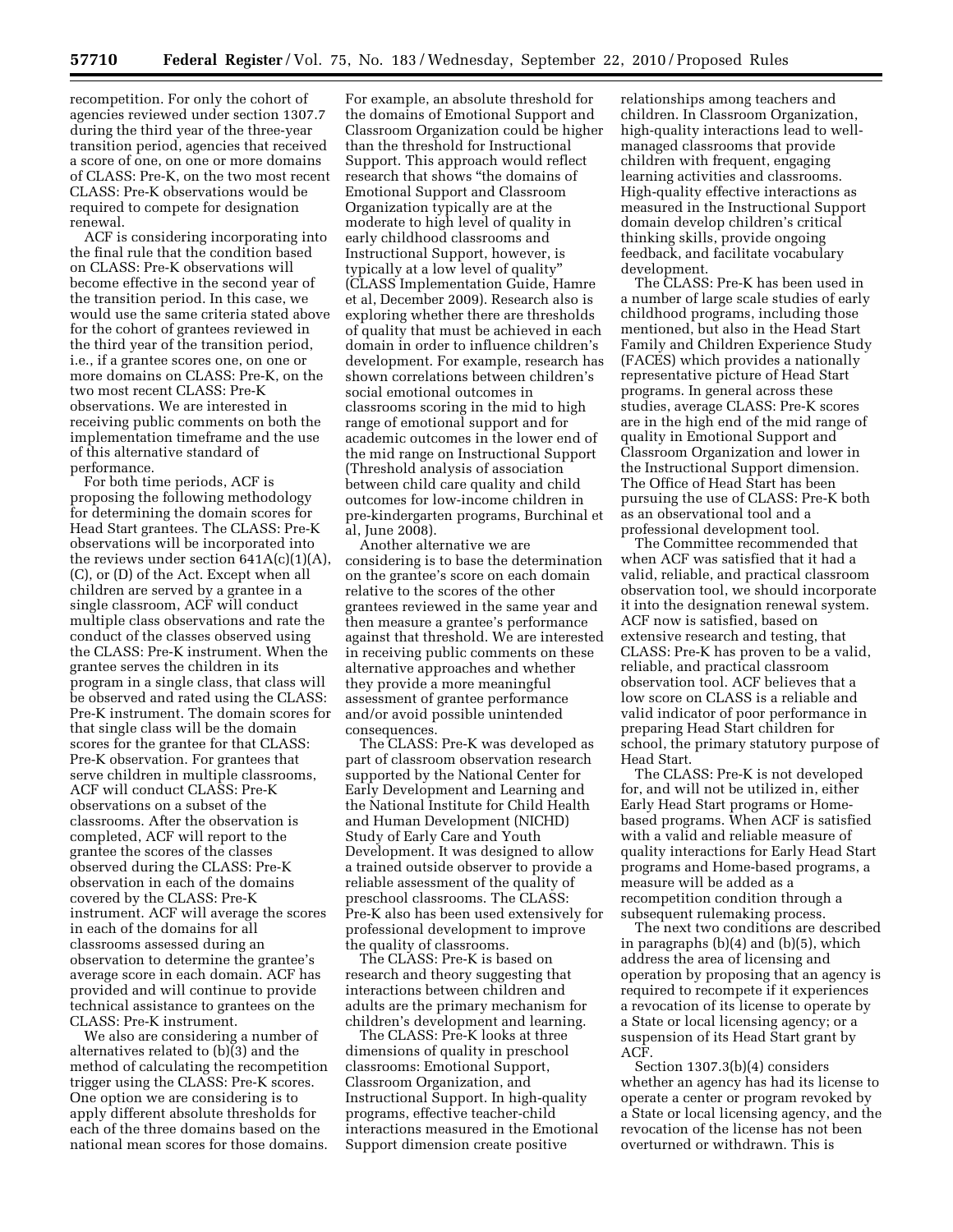consistent with the Committee's recommendations to consider revocation of a license to operate a child care program as an automatic indicator requiring competition under the DRS. A license to operate is required in section  $641A(a)(1)(D)(i)$  of the Act, which states that center-based and combination program option facilities ''shall meet or exceed State and local requirements concerning licensing for such facilities.''

Grantees have appeal rights for license revocations. It is possible that these actions may be overturned. If these actions are overturned, or withdrawn by the responsible State or local agency, before ACF decides to require competition, they will not be used as a basis for a recompetition decision by ACF. The grantee, however, could be required to recompete by ACF based on the existence in its program of any other conditions/criteria listed in section 1307.3. ACF does believe that license revocations, if not overturned or withdrawn, are serious enough to be included as conditions that would require recompetition of a grant. Accordingly, if a challenge to a license revocation is pending at the time of a final decision by ACF on required competition, the grantee would still be required to compete for further funding.

It should be noted that revocation of a license to operate either a child care facility or program, or any other necessary permit, can be grounds for a ''deficiency'' finding, as the term is defined in section 637(2) of the Act. Failure to correct a deficiency within the allotted time is grounds to terminate an agency from the Head Start or Early Head Start program under section  $641A(e)(1)(C)$  of the Act. An agency that has had its license revoked, but subsequently has it restored during the period for deficiency correction, still would be required to recompete for funding because of the revocation. ACF understands that licensing requirements vary based on State and locality, but agrees with the Committee that licensing standards reflect the standards of care for young children in that community and a sustained license revocation is a serious violation of those standards. ACF is aware of the fact that some grantees, like local government agencies and Indian tribes, are responsible both for administering Head Start programs and enforcing licensing standards applicable to Head Start facilities. We are concerned about the potential conflict of interest that could arise when such agencies are called to apply licensing standards to their own facilities. ACF is seeking comment on this concern and ideas for mitigating risks that may be associated with this

condition. ACF also is seeking comment on its impact on large grantees.

Section 1307.3(b)(5) proposes another condition, which was recommended by the Committee: Whether an agency has been suspended from the Head Start or Early Head Start program by ACF. "Suspension of a grant" is defined at 45 CFR 1303.2 as the ''temporary withdrawal of the grantee's authority to obligate grant funds pending corrective action by the grantee.'' In accordance with 45 CFR 1303.12(a), ACF may suspend a grant ''in whole or in part without prior notice and an opportunity to show cause if it is determined that immediate suspension is necessary because of a serious risk of: (1) Substantial injury to property or loss of project funds; or (2) violation of a Federal, State, or local criminal statute; or (3) if staff or participants' health and safety are at risk.'' A grantee that has been suspended by ACF will be required to compete for further funding unless the suspension has been overturned or withdrawn before the date of ACF's decision about requiring competition under section 1307.7. A grantee that has had its suspension withdrawn or overturned before the ACF decision under section 1307.7 may still be required to compete for further funding based on having met one of the other conditions/criteria in section 1307.3. ACF agrees that any Head Start agency that has been suspended successfully has demonstrated an extremely poor performance and should be required to recompete. A pending challenge to the suspension or restoration of the grantee to the Head Start program after correction of the violation shall not affect application of this requirement. If there is a risk of the loss of Federal funds as a result of mismanagement by a Head Start or Early Head Start agency, ACF will suspend the agency.

The final two conditions are described in paragraphs (b)(6) and (b)(7), which address the area of fiscal and internal controls by proposing that an agency is required to recompete if it is debarred by any Federal or State agency from receiving Federal or State funds or is disqualified from the Child and Adult Care Food Program (CACFP); or is determined to have one or more material weaknesses or to be unable to ensure that it can continue as a going concern.

Section 1307.3(b)(6) proposes as the sixth condition, Head Start agency debarment by a Federal or State agency from receiving Federal or State funds or disqualification from the Child and Adult Care Food Program (CACFP). CACFP disqualification applies to

individuals who have been disqualified from participation in the CACFP as principals of institutions, sponsored centers, or as operators of day care homes, as a result of being determined to be responsible for an uncorrected serious deficiency in the operation of an institution, a sponsored center, or a family day care home that participates in the program. This is consistent with the Committee's recommendation that grantees that have been debarred should be considered to be poor performing programs that should have to recompete for their grants. Debarment is grounds for a deficiency finding under section 637(2) of the Head Start Act. Where a deficiency involving debarment exists, the means for correction of the deficiency would be for an agency to obtain a waiver pursuant to 2 CFR 180.135. A former grantee during the period of its debarment would not be eligible for grants and other ''Covered Transactions,'' including grants under the Head Start Act. 2 CFR 180.130(a). An agency that is terminated because it has been debarred will not be in the position to be refunded without undergoing competition because it is no longer participating in the Head Start or Early Head Start program. While we cannot preclude previously debarred grantees after their period of debarment has ended from applying in an open competition, past performance is a criterion for funding under section 641(d)(2)(A) of the Act.

Section 1307.3(b)(7) proposes the final of the seven conditions in paragraph (b), which incorporates two criteria that are consistent with the Committee's recommendations concerning the area of financial management. The Committee proposed that audit findings that determine an agency is unable to ensure it can continue as a going concern and/or that an agency has received a designation of high risk should be used as indicators of program performance determination criteria for recompetition. ACF believes that an agency that is determined to have one or more material weaknesses or to be unable to ensure that it can continue as a going concern is a highrisk agency that has demonstrated poor financial performance that should result in the grantee being required to recompete for renewal. We propose to use the definitions described in section 1307.2 for "material weakness" and "going concern." Section 1307.3(b)(7) provides that the basis for the two criteria in this condition will be findings and opinions of either an audit conducted in accordance with section 647 of the Act; an audit, review or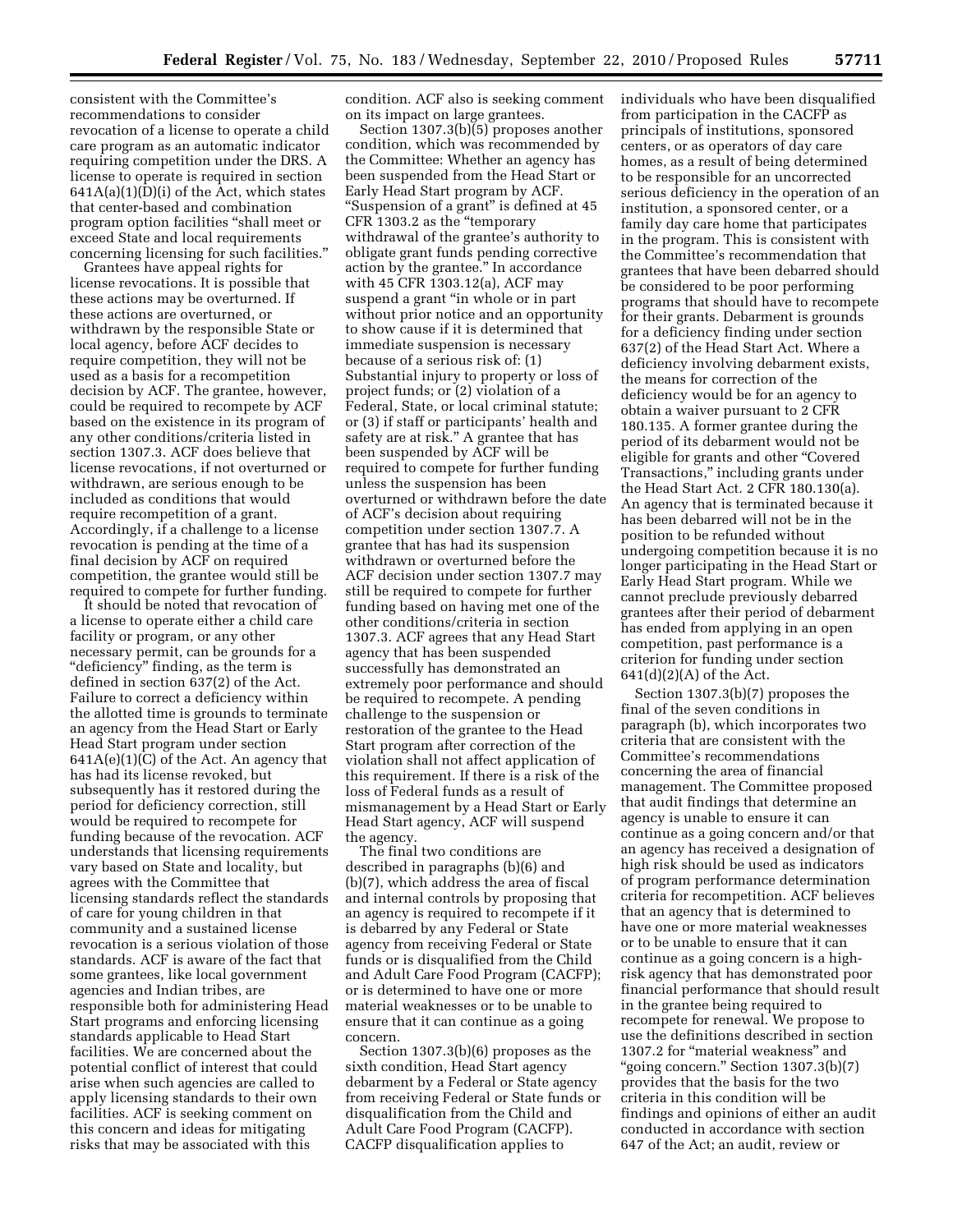investigation by a State agency; a review by the National External Audit Review (NEAR) Center; or an audit, investigation or inspection by the Department of Health and Human Services Office of Inspector General as mandated under Public Law 95–452. We considered including as another criterion in the area of financial management whether the grantee had a disallowance of any of its Head Start or Early Head Start funds. As defined in the HHS Uniform Administrative Requirements implemented at 45 CFR 74.2, "disallowed costs" means "those charges to an award that the HHS awarding agency determines to be unallowable, in accordance with the applicable Federal cost principles or other terms and conditions contained in the award.'' However, we recognize that an instance of disallowed costs would lead to a deficiency finding by ACF in most cases and therefore did not include this as one of the criteria for recompetition.

In our development of this proposed rule, we also considered incorporating into the DRS two other conditions: The results of Head Start agencies' Program Information Reports (PIR) and agency bankruptcy. However, based on the rationales described below, we decided that the PIR should be used only in a limited way and bankruptcy should not be included as a DRS condition.

The PIR is a survey tool used by ACF to collect self-reported information about Head Start and Early Head Start services received by children and families enrolled in Head Start programs. ACF uses the information collected through the PIR to inform the public and Congress about the status of children in Head Start programs as required by the Act. We recognize that Congress included the PIR as a source of information for the DRS in the 2007 reauthorization of the Head Start Act. Specifically, section 641(c)(1)(E) of the Act requires that Program Information Reports (PIR) be only one of the sources of information that the DRS will use to make its determination of whether the grantee meets the program and financial management requirements and standards described in section 641A(a)(1) of the Act. However, the Committee stated in its report that the PIR has ''significant limitations,'' and noted in particular ''documented reliability problems.'' In addition, a number of public comments were received by the Committee arguing against use of PIR data as part of the DRS due to reliability concerns. We note that in carrying out ongoing Federal oversight of programs, and as preparation for conducting triennial

reviews, Federal staff already review the PIR data of specific programs and look for ''red flags'' that warrant follow-up attention. Therefore, ACF proposes to continue to utilize PIR data when gathering background information about programs, including when performing DRS reviews, with due regard to its limitations.

Similarly, we considered incorporating bankruptcy as another condition under the DRS, but instead we propose to regard bankruptcy as a ''red flag'' that should result in further inquiry. We note that the Committee recommended that bankruptcy be included in the automatic conditions for recompetition by stating that it is ''indicative of instability in the program.'' While we agree that this is a very serious situation that raises the question of whether a grantee is in sound enough fiscal condition to continue to be funded to operate a Head Start program, we believe that it is possible that, in some cases, a grantee could file for bankruptcy or agree to a reorganization plan as part of a bankruptcy settlement, but could continue to be able to function as a Head Start program if it still has its Head Start funding intact. In addition, we believe that the two financial conditions we propose to establish in section 1307.3(b)(7) are sufficient to satisfy the Committee's recommendations concerning financial management.

## *Section 1307.4—Grantee Reporting Requirements Concerning Certain Conditions*

Section 1307.4 proposes reporting requirements concerning the occurrence of certain conditions related to requirements for grant recompetition under section 1307.3. Under proposed paragraph (a), Head Start and Early Head Start agencies are required to report in writing to ACF within ten working days of occurrence of any of the following events: (1) The agency has had a license to operate a center revoked by a State or local licensing entity; (2) the agency has filed for bankruptcy or agreed to a reorganization plan as part of a bankruptcy settlement; (3) the agency has been debarred from receiving Federal or State funds from any Federal or State department or agency or has been disqualified from The Child and Adult Care Food Program (CACFP); or (4) the agency has received an audit, audit review, investigation or inspection report from the agency's auditor, a State agency, or the cognizant Federal audit agency containing a determination that the agency has one or more material weaknesses or is at risk for ceasing to function as a going concern.

Currently Head Start and Early Head Start agencies are not required to report these occurrences. ACF believes that timely reporting of the occurrences is warranted because of their potential seriousness and that ten days is a reasonable amount of time for the agency to report the occurrence to ACF. Failure to comply with the reporting requirement may result in additional monitoring of the grantee in order to determine whether or not there is basis for ACF to issue a finding of noncompliance or deficiency. While we considered making the failure to report any of these occurrences another condition that would require recompetition automatically, we recognized that the majority of grantees will comply with these reporting requirements. We also would not want to force a grantee to recompete based on an honest mistake whereby it missed the 10-day reporting deadline or an extenuating circumstance whereby it was unable to comply with the deadline. However, if we learn through the Head Start monitoring process, or other measures, that a grantee deliberately neglected to report any of these occurrences, then ACF will issue a deficiency finding and the grantee would be required to compete based on the condition described in section 1307.3(b)(1).

# *Section 1307.5—Requirements To Be Considered for Designation for a Five-Year Period When No Entity in a Community Is Determined To Be Delivering a High-Quality and Comprehensive Head Start Program*

Section 641(d) of the Act requires that "if no entity in a community is determined to be successfully delivering a high-quality and comprehensive Head Start program \* \* \* the Secretary shall, after conducting an open competition, designate for a five-year period a Head Start agency from among qualified applicants in such community.'' If a grantee is found to meet any of the conditions/criteria in section 1307.3, its service area will be subject to an open competition to determine if it or another provider is best able to serve children and families in that community. Section 641(h) of the Act explains that ''for purposes of this subchapter, a community may be a city, county, or multicity or multicounty unit within a State, an Indian reservation (including Indians in any off-reservation area designated by an appropriate tribal government in consultation with the Secretary), or a neighborhood or other area (irrespective of boundaries or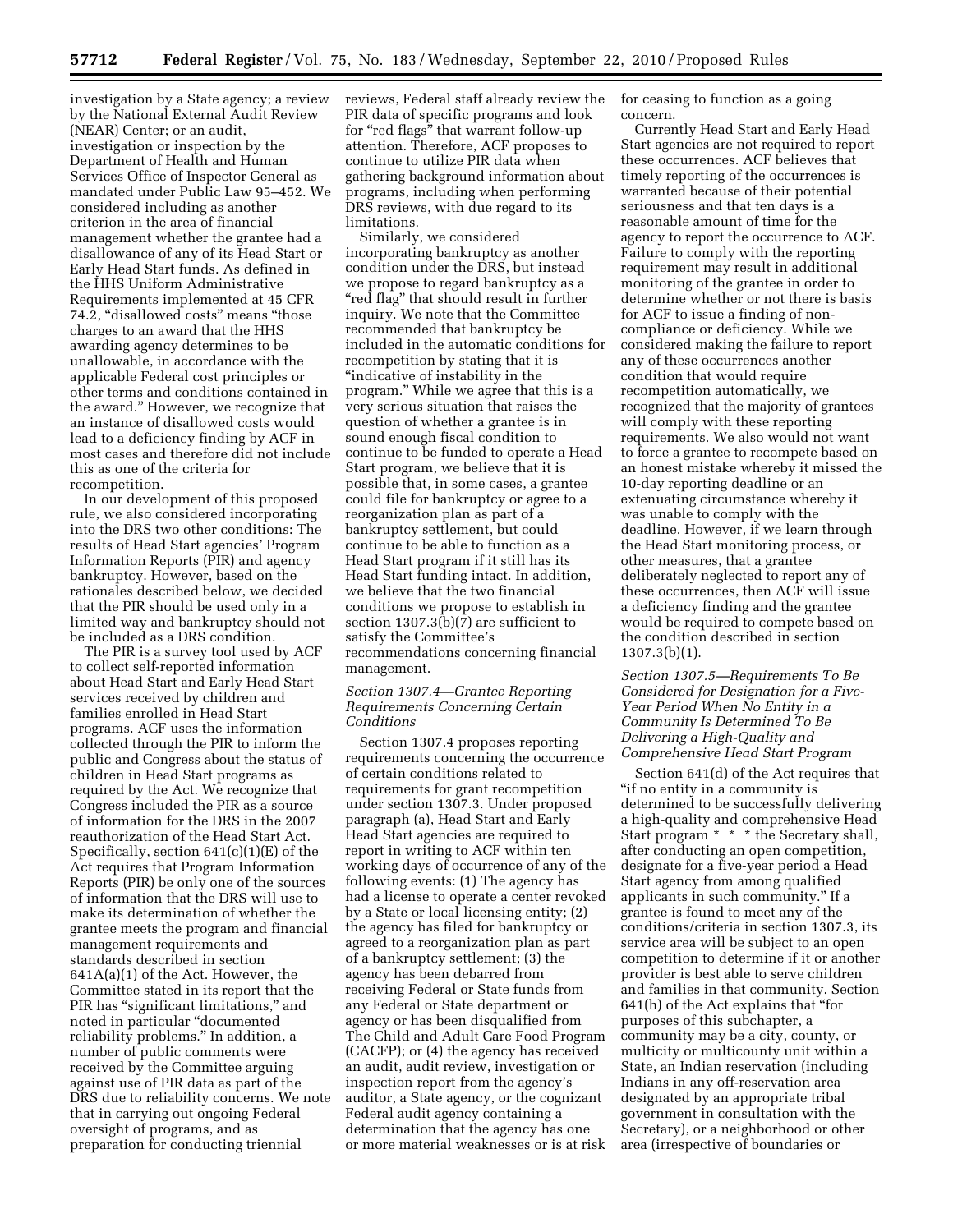political subdivisions) that provides a suitable organizational base and possesses the commonality of interest needed to operate a Head Start program.''

Section 1307.5 proposes requirements for how to compete for the opportunity to be awarded a five-year grant if no entity in a community is determined to be successfully delivering a high-quality and comprehensive Head Start program. We are proposing that any agency that has had its Head Start or Early Head Start grant terminated in the preceding five years will be excluded from participating in such a competition for a period of five years due to the extremely serious nature of uncorrected deficiencies that would have led to such a termination. ACF believes that because of their poor performance such organizations cannot be considered to be 'qualified applicants' in a community under section 641(d)(1) of the Head Start Act.

Under this section, we propose that in order to compete for the opportunity to be awarded a five-year grant, an agency must submit an application to the designated ACF official that demonstrates it will deliver a highquality and comprehensive program. The application must address the criteria for selection listed at section 641(d)(2) of the Act.

Section 641(d)(2) of the Act provides the factors ACF will consider in selecting a grantee, including the applicant's past performance and plans to provide comprehensive services, attract and retain qualified staff, maintain strong fiscal controls and cost effective fiscal management, maintain child to teacher ratios, meet the program performance standards, coordinate and collaborate with other early childhood education and development entities, and facilitate parent involvement in their program.

In cases in which a new grantee is selected as a result of recompetition, ACF believes that the transition generally will proceed without any disruption of services to children and families in the community served. If ACF determines that a particular transition poses a risk of disruption of services, ACF may exercise its statutory authority to utilize the replacement process in exceptional circumstances.

# *Section 1307.6—Tribal Government Consultation Under the Designation Renewal System for When an Indian Head Start Grant Is Being Considered for Competition*

This section proposes a process for Tribal government consultation under the Designation Renewal System for

when an Indian Head Start grant is being considered for competition. American Indian and Alaska Native Head Start programs provide Head Start services to Tribes, bands, pueblos, or other organized groups or communities, including native villages, recognized as eligible for the special programs and services provided by the United States to Indians because of their status as Indians.

Section 641(c)(7)(B) of the Act prescribes a specific timeframe and process for implementing the DRS for Indian Head Start agencies, which differs from the DRS for other Head Start agencies. For instances in which an Indian Head Start agency is determined to not be delivering a highquality and comprehensive Head Start program, the Act requires the Secretary of HHS to engage in government-togovernment consultation with the appropriate Tribal government or governments in order to establish a plan to improve the quality of Head Start programs operated by the Indian Head Start agency. The Act requires that the Secretary of HHS reevaluate the performance of the Indian Head Start agency no more than six months after the implementation of the plan. If the Indian Head Start agency still is not delivering a high-quality and comprehensive Head Start program, the Secretary shall conduct an open competition.

This section proposes the same process that is required by section 641(c)(7)(B) of the Act. Under paragraph (a), when making a designation renewal determination, the designated ACF official will engage in government-togovernment consultation with the appropriate Tribal government or governments for the purpose of establishing a plan to improve the quality of Head Start programs operated by the Indian Head Start agency.

The plan will be established and implemented within six months after the designated ACF official's determination. Not more than six months after the implementation of that plan, the designated ACF official will reevaluate the performance of the Indian Head Start agency and will conduct an open competition following a determination that the Indian Head Start agency still is not delivering a highquality and comprehensive Head Start program.

Per section 641(e) of the Act, a non-Indian Head Start agency will not be eligible to receive a grant to carry out an Indian Head Start program, unless no Indian Head Start agency in the community is available for designation to carry out an Indian Head Start

program. In such a circumstance, a non-Indian Head Start agency may receive a grant to carry out an Indian Head Start program, but only until such time as an Indian Head Start agency in such community becomes available and is designated pursuant to section 641 of the Act.

Accordingly, under proposed paragraph (b), a non-Indian Head Start or Early Head Start agency will not be eligible to receive a grant to carry out an Indian Head Start program, unless there is no Indian Head Start or Early Head Start agency available for designation to carry out an Indian Head Start or Indian Early Head Start program.

Under proposed paragraph (c), a non-Indian Head Start or Early Head Start agency may receive a grant to carry out an Indian Head Start program only until such time as an Indian Head Start or Indian Early Head Start agency in such community becomes available and is designated.

# *Section 1307.7—Designation Request and Review Process*

As discussed earlier in this preamble, following publication of the final rule, ACF will implement the DRS and, consistent with section 641(c)(9) of the Act, will transition the current continuous grants into five-year grants over a three-year period. One-third of grantees will be reviewed in each of three years to determine if they meet any of the conditions/criteria set out in section 1307.3 that would require recompetition or if they will receive the first five-year grant non-competitively. The designation review will be scheduled to occur during the year following the year that the grantee has its triennial review.

ACF's designation review will examine relevant records about the grantee's performance since June 12, 2009, and no data prior to June 12, 2009 will be considered in order to comply with section  $641(c)(9)(B)$  of the Act, which describes the following limitation for the transition to the DRS: "A Head Start agency shall not be subject to the requirements of the system for designation renewal prior to 18 months after the date of enactment of the Improving Head Start for School Readiness Act of 2007.'' As discussed previously, there is one exception to this time period. ACF proposes an alternative relevant time period to be considered for the third condition described in section 1307.3(b)(3), which considers the results of the classroom interaction rating system known as "CLASS: Pre-K." ACF proposes to delay implementing the consideration of results from CLASS: Pre-K until after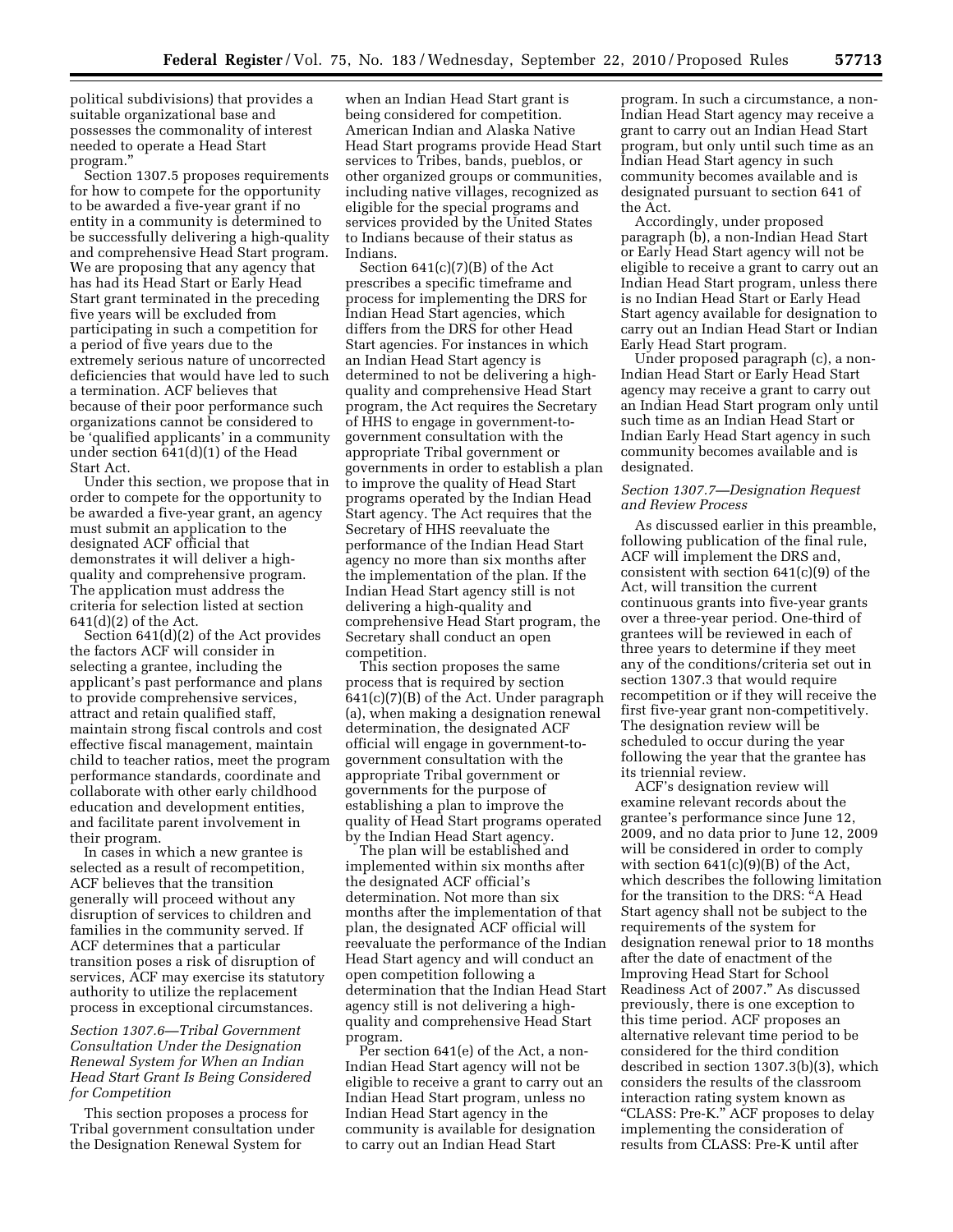the effective date of the regulation and beginning in the third year of the threeyear transition period because the use of CLASS still is relatively new to many Head Start agencies. Therefore, results from CLASS: Pre-K will not be considered starting on June 12, 2009 and instead will be considered starting after the effective date of this Part and beginning in the third year of the threeyear transition period.

Paragraph (a) proposes that agencies wishing to be renewed without competition must request that status. Under paragraph  $(b)(1)$ , in the three years after the effective date of the final rule, during the year after review of a Head Start or Early Head Start agency under section  $641(c)(1)(A)$  of the Act, each agency that has requested noncompetitive renewal would be reviewed to determine whether the conditions/ criteria in proposed section 1307.3 are met, using information on the agency's performance since June 12, 2009.

As provided under paragraph (b)(2), ACF proposes to provide preliminary notice to each grantee of the results of the designation review at least twelve months before expiration of their current grant. Such notices will be in writing by registered mail return receipt requested providing preliminary notice under paragraph (b)(2)(i), that the agency will be required to compete for funding for an additional five-year period based on a determination that one or more conditions/criteria in proposed section 1307.3 are met, or under (b)(2)(ii), that the agency has been determined on a preliminary basis to be eligible for renewed funding under section 1307.3.

ACF proposes to provide final notice to the grantee of the designation decision at least six months before expiration of their current grant. A grantee determined to be delivering a high-quality and comprehensive Head Start or Early Head Start program, as established by the fact that none of the conditions/criteria in proposed section 1307.3 are met for its program, will be awarded a five-year grant noncompetitively. A grantee determined to be not delivering a high-quality and comprehensive Head Start or Early Head Start program, as established by the fact that one or more of the conditions/ criteria in proposed section 1307.3 are met, will be subject to open competition for the opportunity to be awarded a fiveyear grant. Proposed paragraph (b)(3) provides that at least six months before the expiration of the grant of an agency,

written notice by certified mail return receipt requested will be sent of the final finding that the agency is eligible for renewed funding without competition, or that the agency will be required to recompete for funding for an additional five-year period based on a determination under section 1307.3. ACF invites grantees to comment on the proposed transition plans.

Following the transition period, all existing grantees will be subject to a five-year grant period. As provided in paragraph (c)(1), during the fourth year of the grant period, ACF will review all relevant data about a grantee's performance and make a determination, based on the conditions/criteria established in section 1307.3, of whether the grantee is providing highquality, comprehensive services. Grantees for which none of the conditions/criteria in proposed section 1307.3 are met will not be required to recompete under proposed section 1307.3 and will be awarded another five-year grant. Grantees for which one or more of the conditions/criteria in proposed section 1307.3 are met will be required to compete.

Following the approach proposed for the transition period under paragraph (a) and (b), ACF proposes under paragraph (c)(2) to provide preliminary notice to the grantee of the results of the designation review at least twelve months before expiration of their current five-year grant, subject to revision based on developments that take place within the ensuing six-month period.

Under paragraph (c)(3), ACF proposes to provide final notice to the grantee of the designation decision at least six months before expiration of their current five-year grant. Grantees determined to be delivering a highquality and comprehensive program, evidenced by not meeting any of the conditions/criteria, will be awarded a five-year grant non-competitively. For grantees determined not to be delivering a high-quality and comprehensive Head Start or Early Head Start program, ACF proposes to provide final notice to the grantee at least six months before expiration of their current five-year grant that they will have to compete for the opportunity to be awarded a fiveyear grant.

# *Section 1307.8—Use of CLASS: Pre-K Instrument in the Designation Review System*

ACF is proposing in section 1307.8 that, except when all children are

served in a single classroom, ACF will conduct multiple class observations and rate the conduct of the classes observed using the Classroom Assessment Scoring System: Pre-K (CLASS: Pre-K) instrument. When the grantee serves the children in its program in a single class, that class will be observed and rated using the CLASS: Pre-K instrument. The domain scores for that single class will be the domain scores for the grantee for that observation. For grantees that serve children in multiple classrooms, ACF will conduct CLASS: Pre-K observations on a subset of the classrooms. After the CLASS: Pre-K observation is completed, ACF will report to the grantee the scores of the classes observed during the observation in each of the domains covered by the CLASS: Pre-K instrument. ACF will average the scores in each of the domains for all classrooms assessed during a CLASS: Pre-K observation to determine the grantee's score in each domain. As provided in section 1307.3(b)(3), an agency that has been determined by ACF to have a score of one, on one or more domains during the transition period or a score below three, on one or more domains, for the period after the close of the transition period on each of the two most recent CLASS: Pre-K observations in the time period covered by an ACF decision under section 1307.7 will be required to compete for designation renewal. As provided under section 1307.3(b)(3), the CLASS: Pre-K condition will apply to CLASS: Pre-K observations in DRS reviews under section 1307.7(c) that take place after the effective date of this Part and during the third year of the transition period. As discussed earlier in the preamble, ACF is considering alternatives for calculating CLASS: Pre-K scores to determine the need to recompete and we welcome comments on those alternatives.

# **IV. Paperwork Reduction Act**

This rule establishes new information collection requirements in section 1307.4. As required by the Paperwork Reduction Act of 1995, codified at 44 U.S.C. 3507, ACF will submit a copy of these sections to the Office of Management and Budget (OMB) for review and they will not be effective until they have been approved and assigned a clearance number.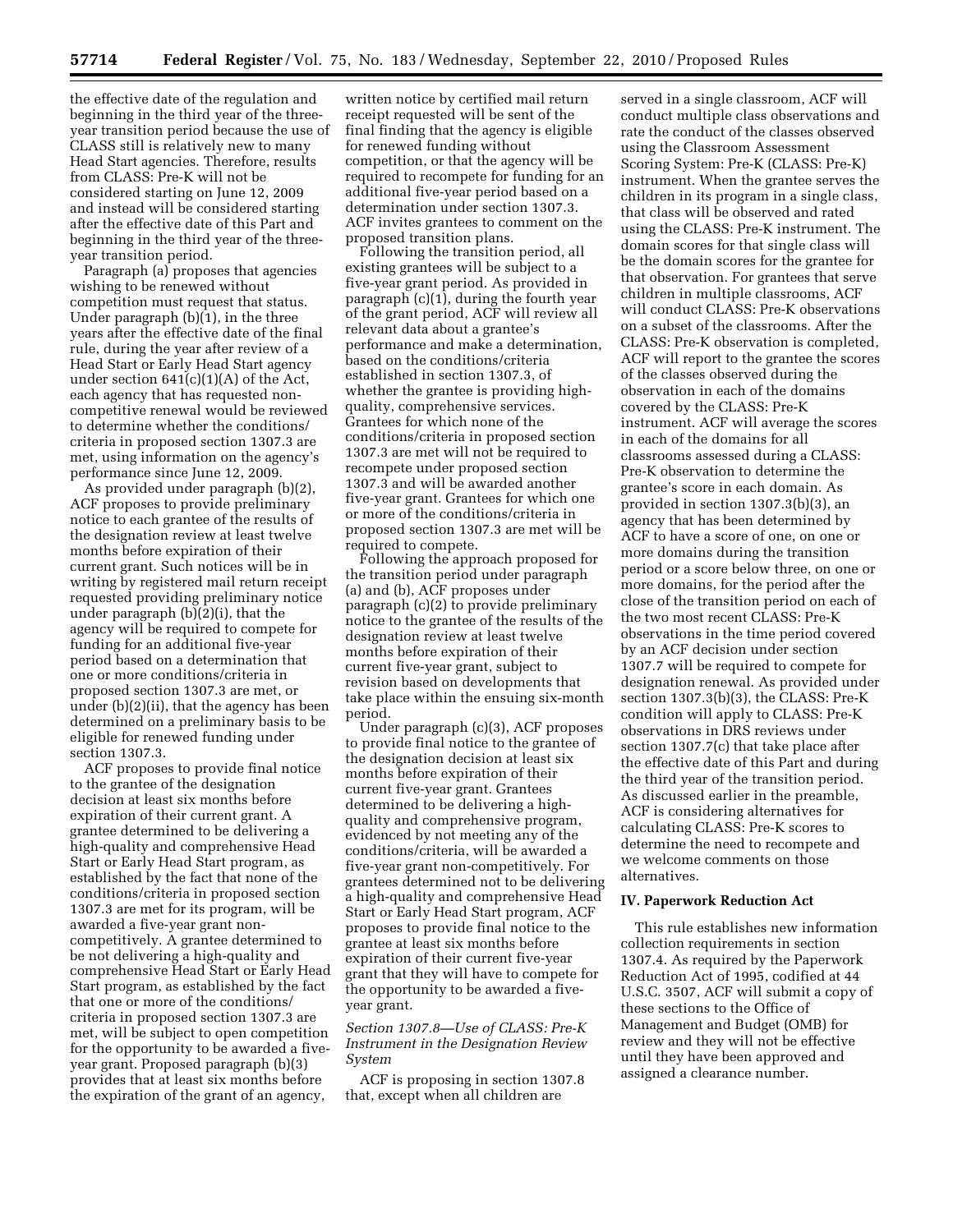| Requirement                                                                                                                                                                                                                                                                                                                                                                                                                                                                                                                                                                                                                                                                                                                                                                                                                                                                                                                                                                                                                                                                                                                                                                                                | Respondents | Annual                                         | Average burden per<br>respondent (hours) | Total burden<br>hours        |
|------------------------------------------------------------------------------------------------------------------------------------------------------------------------------------------------------------------------------------------------------------------------------------------------------------------------------------------------------------------------------------------------------------------------------------------------------------------------------------------------------------------------------------------------------------------------------------------------------------------------------------------------------------------------------------------------------------------------------------------------------------------------------------------------------------------------------------------------------------------------------------------------------------------------------------------------------------------------------------------------------------------------------------------------------------------------------------------------------------------------------------------------------------------------------------------------------------|-------------|------------------------------------------------|------------------------------------------|------------------------------|
| Per section 1307.4, Head Start and Early Head Start   12–22 grantees    1 hour or less<br>agencies must report to ACF within ten working days of<br>occurrence of any of the following:<br>(1) The agency has had a license to operate a center<br>revoked by a State or local licensing entity.<br>(2) The agency has filed for bankruptcy or agreed to<br>a reorganization plan as part of a bankruptcy set-<br>tlement.<br>(3) The agency has been debarred from receiving<br>Federal or State funds from any Federal or State<br>agency or has been disqualified from the Child and<br>Adult Care Food Program (CACFP).<br>(4) The agency has received an audit, audit review,<br>investigation or inspection report from the agency's<br>auditor, a State agency, or the cognizant Federal<br>audit agency containing a determination that the<br>agency: Has one or more material weaknesses; or<br>is at risk of failing to function as a going concern.<br>Per section 1307.7(a), each Head Start or Early Head<br>Start agency wishing to be renewed for five years with-<br>out competition shall request that status from ACF im-<br>mediately after its review under section $641A(c)(1)(A)$ . |             | 1,600 grantees  1 hour or less  1 hour or less | 1 hour or less                           | 12–22 hours.<br>1.600 hours. |

We estimate the costs of

implementing these requirements will be approximately \$20,000 annually.

We do not anticipate that Head Start agencies would be gathering new information to accomplish these changes. They only will be required to inform ACF that the event has occurred or that they wish to have their designation renewed.

With respect to these provisions, ACF will consider comment by the public on this proposed collection of information in the following areas:

• Evaluating whether the proposed collection is necessary for the proper performance of the functions of ACF, including whether the information will have practical utility;

• Evaluating the accuracy of ACF's estimate of the proposed collection of information, including the validity of the methodology and the assumptions used;

• Enhancing the quality, usefulness, and clarity of the information to be collected; and

• Minimizing the burden of the collection of information on those who are to respond, including through the use of appropriate automated, electronic, mechanical, or other technology, *e.g.,* permitting electronic submission of responses.

OMB is required to make a decision concerning the collection of information contained in these regulations between 30 and 60 days after publication of this document in the **Federal Register**. Therefore, a comment is best assured of having its full effect if OMB receives it within 30 days of publication. This does not affect the deadline for the public to comment to the Department on the

regulations. Written comments to OMB for the proposed information collection should be sent directly to the following: Office of Management and Budget, either by fax to 202–395–6974 or by e-mail to *OIRA at [submission@omb.eop.gov.](mailto:oira_submission@omb.eop.gov)* Please mark faxes and e-mails to the attention of the desk officer for ACF.

# **V. Regulatory Flexibility Act**

The Secretary certifies that, under 5 U.S.C. 605(b), as enacted by the Regulatory Flexibility Act (Pub. L. 96–354), this rule will not result in a significant economic impact on a substantial number of small entities. The actions required of grantees to comply with the reporting, recordkeeping, and other requirements of this rule do not require significant expenditures of funds.

Specifically, as noted under the Paperwork Reduction Act section of this preamble, we estimate the cost of implementing new reporting requirements to be approximately \$20,000 annually, which when applied to all 1,600 grantees nationally, results in a cost per grantee of less than \$20. In addition, only a subset of the 1,600 grantees will be required to compete for renewal of a grant under these regulations. At least 25 percent of grantees reviewed in a year will be affected by the regulation. Those grantees that need to compete for another five-year grant are required to submit an application. Since all grantees currently are required to submit a refunding application each year for their noncompetitive grant, there only will be an incremental increase in costs for

grantees that must prepare and submit a competitive application. We estimate those costs to be less than \$1,500 for each grantee submitting a competitive application. In developing this estimate, we assumed that the primary cost factor relates to hourly salaries of the staff that likely would be involved in a refunding application. Further, we assumed that grantees could spend up to twice as much time preparing this competitive application as they do on their regular annual refunding application.

These rules primarily are intended to ensure accountability for Federal funds consistent with the purposes of the Head Start Act and are not duplicative of other requirements. In developing this notice of proposed rulemaking, we sought to implement the new and expanded requirements of the Head Start Act in a manner that does not impinge on a small entity's ability to design and manage effective and responsive Head Start programs. At the same time, we sought to focus renewed attention on strengthening accountability for Head Start programs and increasing quality outcomes for low-income families. We believe this rule implements the aims of the Head Start Act, as amended, to improve the effectiveness of Head Start programs while preserving Head Start grantees' abilities to continue using creativity and innovation to promote the school readiness of low-income children. We request public comments on whether we have adequately considered all costs for small entities and achieved the balance described above.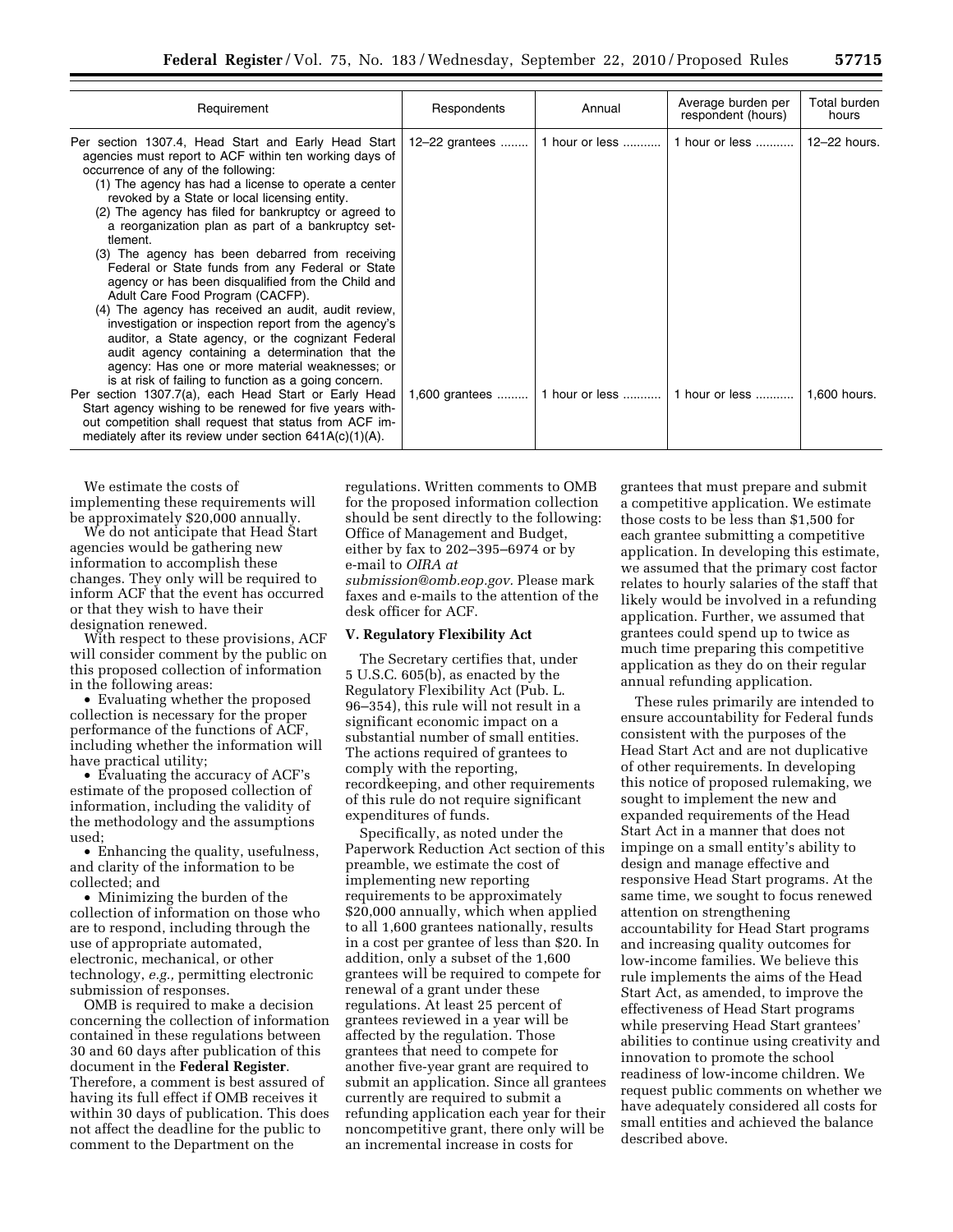**57716 Federal Register** / Vol. 75, No. 183 / Wednesday, September 22, 2010 / Proposed Rules

#### **VI. Regulatory Impact Analysis**

Executive Order 12866 requires that regulations be reviewed to ensure that they are consistent with the priorities and principles set forth in the Executive Order. The Department has determined that this notice of proposed rulemaking is consistent with these priorities and principles. These regulations primarily implement statutory changes to the Head Start program enacted in the Improving Head Start for School Readiness Act of 2007 (Pub. L. 110– 134). We have consulted with the Office of Management and Budget (OMB) and determined that these rules meet the criteria for a significant regulatory action under E.O. 12866. Thus, they were subject to OMB's review.

ACF does not believe there will be a significant economic impact from this regulatory action. At least 25 percent of grantees reviewed in a year will be affected by the regulation. Combining the costs of implementation of these rules for all grantees (approximately \$20,000 annually) and the costs to those subset of grantees that would be required to compete in any year (estimated to be no more than \$1,500 for each grantee), the total cost per year resulting from this regulation is well under \$1 million.

# **VII. Unfunded Mandates Reform Act of 1995**

Section 202 of the Unfunded Mandates Reform Act of 1995 requires that a covered agency prepare a budgetary impact statement before promulgating a rule that includes any Federal mandate that may result in the expenditure by State, local, and Tribal governments, in the aggregate, or by the private sector, of \$100 million or more in any one year. If an agency must prepare a budgetary impact statement, section 205 requires that it select the most cost-effective and least burdensome alternative that achieves the objectives of the rule consistent with the statutory requirements. Section 203 requires a plan for informing and advising any small government that may be significantly or uniquely impacted. The Department has determined that this rule, in implementing the new statutory requirements, would not impose a mandate that will result in the expenditure by State, local, and Tribal governments, in the aggregate, or by the private sector, of more than \$100 million in any one year.

## **VIII. Congressional Review**

This regulation is not a major rule as defined in 5 U.S.C. Chapter 8.

## **IX. Executive Order 13132**

Executive Order 13132, Federalism, requires that Federal agencies consult with State and local government officials in the development of regulatory policies with federalism implications. This rule will not have substantial direct impact on the States, on the relationship between the National Government and the States, or on the distribution of power and responsibilities among the various levels of government. Therefore, in accordance with section 6 of Executive Order 13132, it is determined that this rule does not have sufficient federalism implications to warrant the preparation of a federalism summary impact statement.

# **X. Treasury and General Government Appropriations Act of 1999**

Section 654 of the Treasury and General Government Appropriations Act of 1999 (Pub. L. 105–277) requires Federal agencies to issue a Family Policymaking Assessment for any rule that may affect family well-being. This rule would not have any impact on the autonomy or integrity of the family as an institution. Accordingly, ACF has concluded that it is not necessary to prepare a Family Policymaking Assessment.

# **List of Subjects in 45 CFR Part 1307**

Education of disadvantaged, Grant programs-social programs.

(Catalog of Federal Domestic Assistance Program Number 93.600, Head Start)

Dated: June 14, 2010.

# **Carmen R. Nazario,**

*Assistant Secretary for Children and Families.*  Approved: June 14, 2010.

#### **Kathleen Sebelius,**

*Secretary.* 

For the reasons set forth in the preamble, we propose to amend 45 CFR Chapter XIII by adding part 1307 to read as set forth below:

# **PART 1307—POLICIES AND PROCEDURES FOR DESIGNATION RENEWAL OF HEAD START AND EARLY HEAD START GRANTEES**

Sec.

- 1307.1 Purpose and scope.
- 1307.2 Definitions.
- 1307.3 Basis for determining whether a Head Start agency will be subject to an open competition.
- 1307.4 Grantee reporting requirements concerning certain conditions.
- 1307.5 Requirements to be considered for designation for a five-year period when no entity in a community is determined to be delivering a high-quality and comprehensive Head Start program.
- 1307.6 Tribal government consultation under the Designation Renewal System for when an Indian Head Start grant is being considered for competition.
- 1307.7 Designation request and review process.
- 1307.8 Use of CLASS: Pre-K Instrument in the Designation Review System.

**Authority:** 42 U.S.C. 9801 *et seq.* 

# **§ 1307.1 Purpose and scope.**

The purpose of this part is to set forth policies and procedures for the designation renewal of Head Start and Early Head Start programs. It is intended that these programs be administered effectively and responsibly; that applicants to administer programs receive fair and equitable consideration; and that the legal rights of current Head Start and Early Head Start grantees be fully protected. The designation renewal system is established in this part to determine if Head Start and Early Head Start agencies meet the educational, health, nutritional, and social needs of the children and families they serve and qualify to be designated for funding for five years without competing for such funding as required under section 641(c) of the Head Start Act with respect to Head Start agencies and pursuant to section 645A(b)(12) with respect to Early Head Start agencies. A competition to select a new Head Start or Early Head Start to replace a Head Start or Early Head Start agency that has been terminated voluntarily or involuntarily is not part of the designation renewal system established in this part, and is subject instead to the requirements of part 1302.

# **§ 1307.2 Definitions.**

As used in this part— *ACF* means the Administration for Children and Families in the Department of Health and Human Services.

*Act* means the Head Start Act, 45 U.S.C. 9831 *et seq.* 

*Agency* means a public or private non-profit or for-profit entity designated by ACF to operate a Head Start or Early Head Start program.

*Designated ACF official* means the Official authorized under Department of Health and Human Services delegations authority to perform actions required or authorized by statute, regulation, delegation, or order of a superior official.

*Early Head Start Agency* means a public or private non-profit or for-profit entity designated by ACF to operate an Early Head Start program to serve pregnant women and children from birth to age three, pursuant to section 645A(e) of the Head Start Act.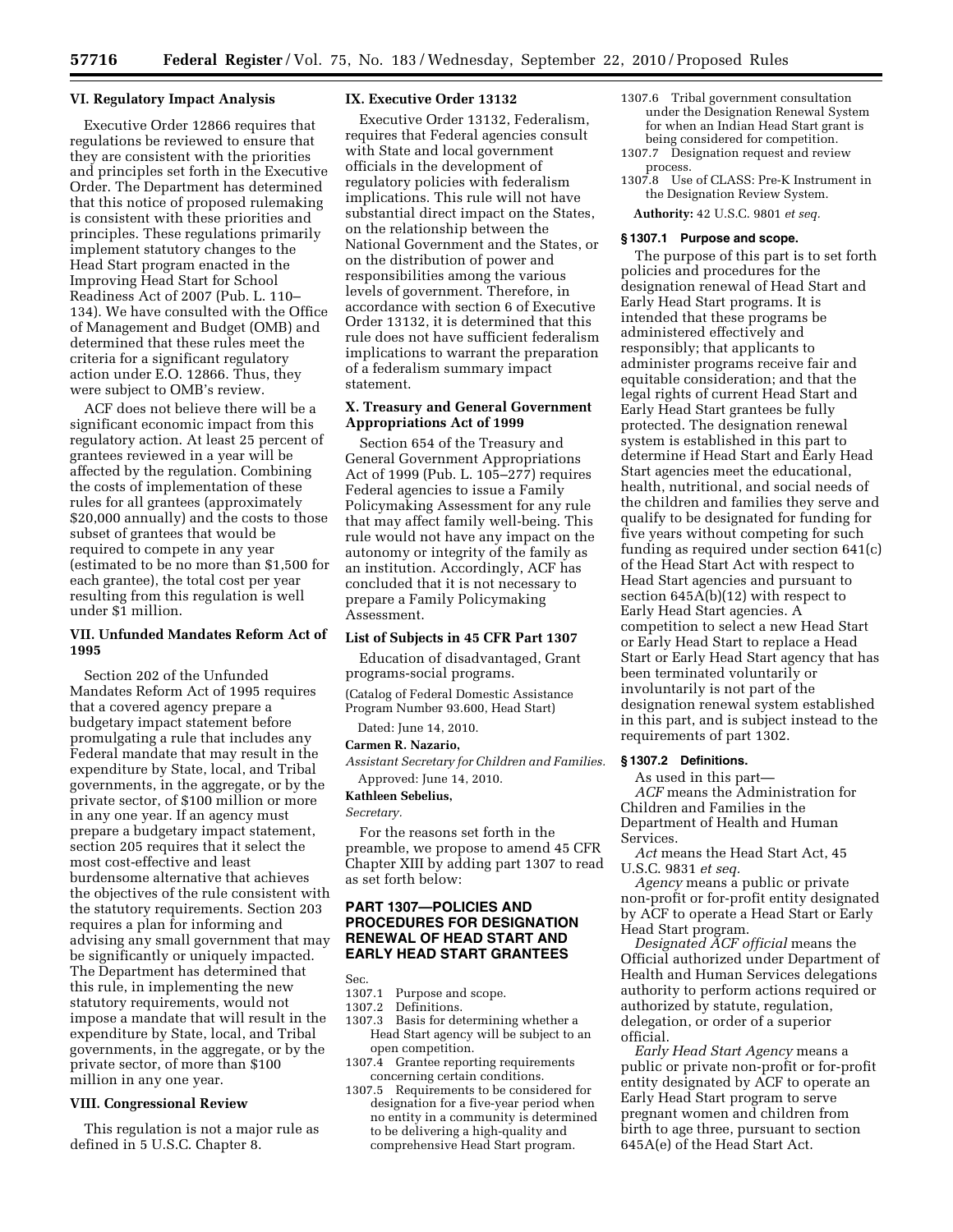*Going concern* means an organization that operates without the threat of liquidation for the foreseeable future, a period of at least 12 months.

*Head Start Agency* means a local public or private non-profit or for-profit entity designated by ACF to operate a Head Start program to serve children age three to compulsory school age, pursuant to section 641(b) and (d) of the Head Start Act.

*Material weakness* means a weakness, or a combination of weaknesses, in internal control over financial reporting such that there is a reasonable possibility that a material misstatement of the grantee's annual or interim financial statements will not be prevented or detected on a timely basis.

*Transition period* means the threeyear time period after the effective date of the final rule on the Designation Renewal System during which ACF will convert all of the current continuous Head Start and Early Head Start grants into five-year grants after reviewing each grantee to determine if it meets any of the conditions or criteria under § 1307.3 that would require recompetition or if the grantee will receive its first five-year grant noncompetitively.

#### **§ 1307.3 Basis for determining whether a Head Start agency will be subject to an open competition.**

(a) A minimum of 25 percent of all Head Start grantees (including both Head Start and Early Head Start grantees) reviewed in the same year will be required to compete for their next five years of funding.

(b) A Head Start or Early Head Start agency shall be required to compete for its next five years of funding whenever the designated ACF official determines that one or more of the following seven conditions existed during the relevant time periods described under § 1307.7:

(1) An agency has been determined by ACF to have one or more deficiencies on a single review conducted under section  $641A(c)(1)(A)$ , (C), or (D) of the Act in the period covered by an ACF review under § 1307.7.

(2) An agency has been determined by the designated ACF official based on a review conducted under section  $641A(c)(1)(A)$ , (C), or (D) of the Act during the period covered by the ACF review under § 1307.7:

(i) In the period beginning on June 12, 2009, not to have established and taken steps to achieve its goals for improving the school-readiness of children participating in their program in accordance with the requirements of section 641A(g)(2) of the Act; and

(ii) Beginning with the effective date of the part, not to have analyzed individual child-level assessment data in order to determine each child's status with regard to each of the domains of the Head Start Child Outcomes Framework for Head Start programs and the Child Competencies listed in the Early Head Start Program Performance Measures Framework for Early Head Start programs and to plan how to individualize experiences and instructional approaches to best support each child's progress; and not to have analyzed aggregated child assessment data at least three times per year, except for programs operating less than 90 days, which will be required to do so at least two times within their program period, and program data to support continuous improvement and inform professional development, staffing, and other program decisions.

(3) An agency has been determined by the designated ACF official during the period covered by an ACF review under § 1307.7:

(i) In the period after the effective date of part 1307, and for the findings identified in a DRS review under part 1307 conducted during the third year of the three-year transition period, but before the close of the three-year transition period, to have a score of one, on one or more domains on CLASS: Pre-K, on the two most recent CLASS: Pre-K observations; and

(ii) In the period after the effective date of part 1307, and for the findings identified in a DRS review under part 1307 conducted after the close of the three-year transition period, to have a score that is below three, on one or more domains of the CLASS: Pre-K on the two most recent CLASS: Pre-K observations.

(4) An agency has had its license to operate a Head Start or Early Head Start center or program revoked by a State or local licensing agency in the period covered by an ACF review under § 1307.7, and the revocation has not been overturned or withdrawn during that period. A pending challenge to the license revocation or restoration of the license after correction of the violation shall not affect application of this requirement.

(5) An agency has been suspended from the Head Start or Early Head Start program by ACF during the period covered by the designated ACF official review under § 1307.7 and the suspension has not been overturned or withdrawn before a competition for funding for the next five-year period is announced. A pending challenge to suspension or restoration of the grantee to the Head Start program after

correction of the violation shall not affect application of this requirement.

(6) An agency has been debarred from receiving Federal or State funds from any Federal or State department or agency or has been disqualified from The Child and Adult Care Food Program (CACFP) any time during the period covered by the designated ACF official's review under § 1307.7 but has not yet been terminated or denied refunding by ACF. (A debarred agency will only be eligible to compete for Head Start funding if it receives a waiver described in 2 CFR 180.135.)

(7) An agency has been determined by ACF within the twelve months preceding the designated ACF official's review under § 1307.7 to have either one or more material weaknesses or to be at risk for failing to continue functioning as a going concern. The final determination is made by the designated ACF official based on a review of the findings and opinions of an audit conducted in accordance with section 647 of the Act; an audit, review or investigation by a State agency; a review by the National External Audit Review (NEAR) Center, or an audit, investigation or inspection by the Department of Health and Human Services Office of Inspector General.

(c) If a minimum of 25 percent of all Head Start grantees (including both Head Start and Early Head Start grantees) reviewed in the same year are not required to compete for their next five years of funding based on the conditions described in paragraphs (b)(1) through (7) of this section, then additional grantees up to that threshold, identified by the Secretary through established criteria, will be required to compete, pursuant to paragraph (a) of this section.

## **§ 1307.4 Grantee reporting requirements concerning certain conditions.**

(a) Head Start agencies must report in writing to the designated ACF official within ten working days of occurrence any of the following events:

(1) The agency has had a license to operate a center revoked by a State or local licensing entity.

(2) The agency has filed for bankruptcy or agreed to a reorganization plan as part of a bankruptcy settlement.

(3) The agency has been debarred from receiving Federal or State funds from any Federal or State department or agency or has been disqualified from The Child and Adult Care Food Program (CACFP).

(4) The agency has received an audit, audit review, investigation or inspection report from the agency's auditor, a State agency, or the cognizant Federal audit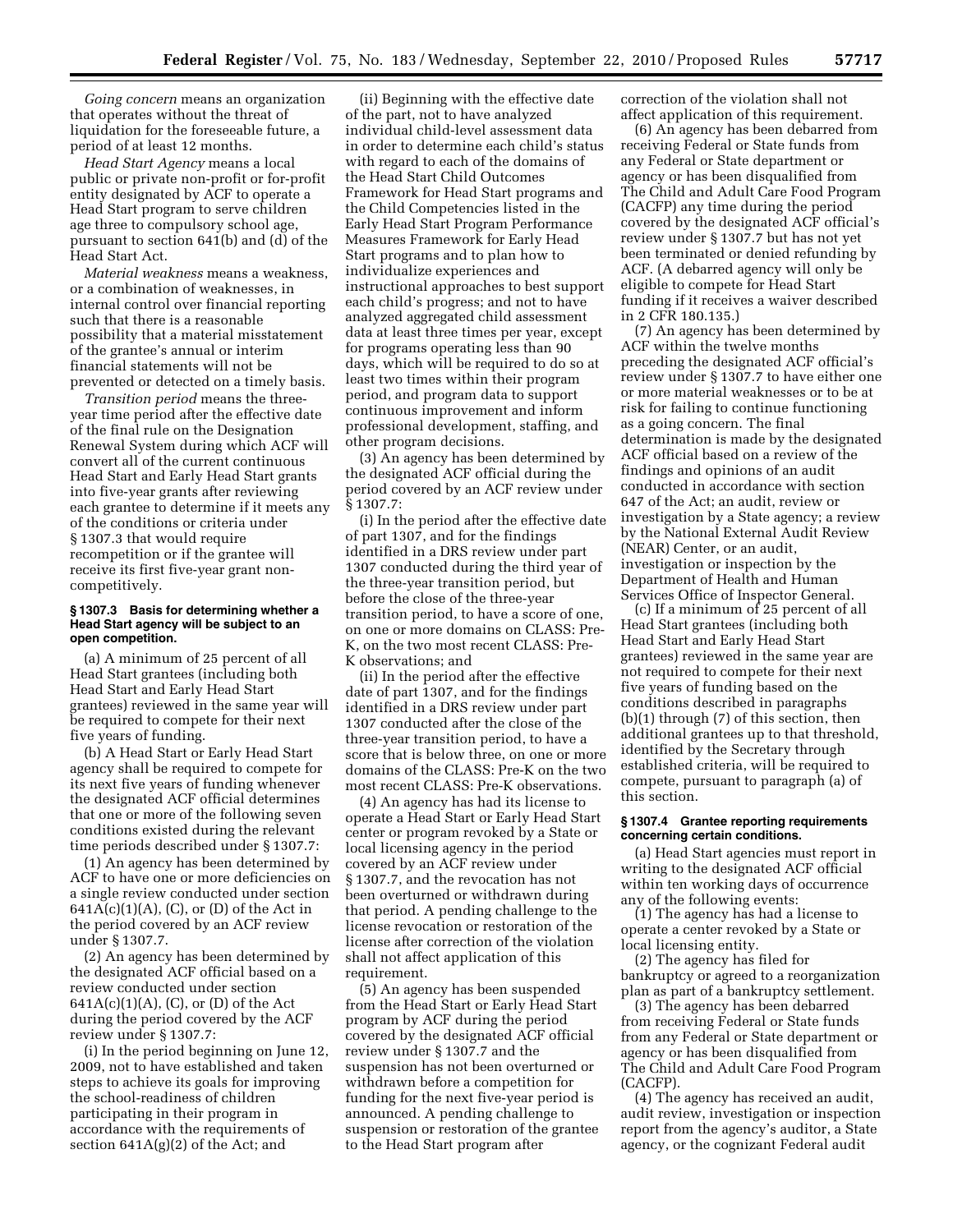agency containing a determination that the agency has one or more material weaknesses or is at risk for ceasing to be a going concern.

#### **§ 1307.5 Requirements to be considered for designation for a five-year period when no entity in a community is determined to be delivering a high-quality and comprehensive Head Start program.**

In order to compete for the opportunity to be awarded a five-year grant, an agency must submit an application to the designated ACF official that demonstrates it will deliver a high-quality and comprehensive Head Start program. The application must address the criteria for selection listed at section 641(d)(2) of the Act. Any agency that has been terminated as a Head Start or Early Head Start agency in the preceding five years will be excluded from competing in such competition.

#### **§ 1307.6 Tribal government consultation under the Designation Renewal System for when an Indian Head Start grant is being considered for competition.**

(a) In the case of an Indian Head Start or Early Head Start agency determined not to be delivering a high-quality and comprehensive Head Start or Early Head Start program, the designated ACF official will engage in government-togovernment consultation with the appropriate Tribal government or governments for the purpose of establishing a plan to improve the quality of the Head Start program or Early Head Start program operated by the Indian Head Start or Indian Early Head Start agency.

(1) The plan will be established and implemented within six months after the designated ACF official's determination.

(2) Not more than six months after the implementation of that plan, the designated ACF official will reevaluate the performance of the Indian Head Start or Early Head Start agency.

(3) If the Indian Head Start or Early Head Start agency is still not delivering a high-quality and comprehensive Head Start or Early Head Start program, the designated ACF official will conduct an open competition to select a grantee to provide services for the community currently being served by the Indian Head Start or Early Head Start agency.

(b) A non-Indian Head Start or Early Head Start agency will not be eligible to receive a grant to carry out an Indian Head Start program, unless there is no Indian Head Start or Early Head Start agency available for designation to carry out an Indian Head Start or Indian Early Head Start program.

(c) A non-Indian Head Start or Early Head Start agency may receive a grant

to carry out an Indian Head Start program only until such time as an Indian Head Start or Indian Early Head Start agency in such community becomes available and is designated pursuant to this part.

#### **§ 1307.7 Designation request and review process.**

(a) In the three years after the effective date of this part, during the year after the review of a Head Start or Early Head Start agency under section 641A(c)(1)(A) of the Act, each Head Start or Early Head Start agency wishing to be renewed for five years without competition shall request that status from ACF immediately after its review under section  $641A(c)(1)(A)$ .

(b)(1) ACF shall review each Head Start and Early Head Start agency which has made a request under paragraph (a) of this section to determine if any of the conditions listed in § 1307.3(b)(1),  $(b)(2)$ , or  $(b)(4)$  through  $(7)$  or the criteria under § 1307.3(c) were met by the agency's program since June 12, 2009 or if the condition listed in § 1307.3(b)(3) existed in the agency's program since the effective date of this part and beginning in the third year of the threeyear transition period.

(2) Except as provided in § 1307.6, at least twelve months before the expiration date of a Head Start or Early Head Start agency's then current grant, ACF shall give written notice by certified mail return receipt requested or other system that establishes the date of receipt of the notice by the addressee, stating:

(i) The Head Start or Early Head Start agency will be required to compete for funding for an additional five-year period because ACF finds that one or more conditions listed in § 1307.3(b)(1),  $(b)(2)$ , or  $(b)(4)$  through  $(7)$  or the criteria under § 1307.3(c) were met by the agency's program after June 12, 2009 or if the condition listed in § 1307.3(b)(3) existed in the agency's program since the effective date of this part and beginning in the third year of the threeyear transition period; or

(ii) That such agency has been determined on a preliminary basis to be eligible for renewed funding for five years without competition because ACF did not find that any conditions listed in § 1307.3(b)(1), (b)(2), or (b)(4) through (7) or the criteria under § 1307.3(c) were met by the agency's program after June 12, 2009 or the condition listed in § 1307.3(b)(3) existed in the agency's program since the effective date of this part and beginning in the third year of the three-year transition period.

(3) Except as provided in § 1307.6, at least six months before the expiration

date of a Head Start or Early Head Start agency's then-current grant, ACF shall give written notice by certified mail return receipt requested or other system that establishes the date of receipt of the notice by the addressee, stating either:

(i) The Head Start or Early Head Start agency will be required to compete for funding for an additional five-year period because ACF finds that one or more conditions or criteria listed in § 1307.3 were met by the agency's program during the relevant time periods described in § 1307.7(b), identifying the conditions or criteria ACF found, and summarizing the basis for the finding; or

(ii) That such agency has been determined on a final basis to be eligible for renewed funding for five years without competition because ACF did not find that any conditions or criteria listed in § 1307.3 were met by the agency's program during the relevant time periods described in § 1307.7(b). The letter will include instructions on the information it must provide to the designated ACF official in order to receive funding.

(c)(1) Beginning with the five-year grant period after the transition period under paragraph (b) of this section, at the beginning of the fourth year of a Head Start or Early Head Start agency's then current grant, an agency wishing to be renewed without competition shall request that status. ACF shall review the applicant Head Start and Early Head Start agency to determine if any of the conditions or criteria listed in § 1307.3 were met by the agency's program:

(i) Since the most recent ACF review of the agency under this part, or,

(ii) After the effective date of this part, in the case of the condition described under § 1307.3(b)(3).

(2) Except as provided in § 1307.6, at least twelve months before the expiration date of a Head Start or Early Head Start agency's grant, ACF shall give written notice by certified mail return receipt requested, or other system that establishes the date of receipt of the notice by the addressee, stating either:

(i) The Head Start or Early Head Start agency will be required to compete for funding for an additional five-year period because ACF finds that one or more conditions or criteria listed in § 1307.3 were met by the agency's program during the period established in paragraphs (c)(1)(i) or (ii) of this section, identifying the conditions or criteria ACF found, and summarizing the basis for the finding; or

(ii) That such agency has been determined on a preliminary basis to be eligible for renewed funding for five years without competition because ACF